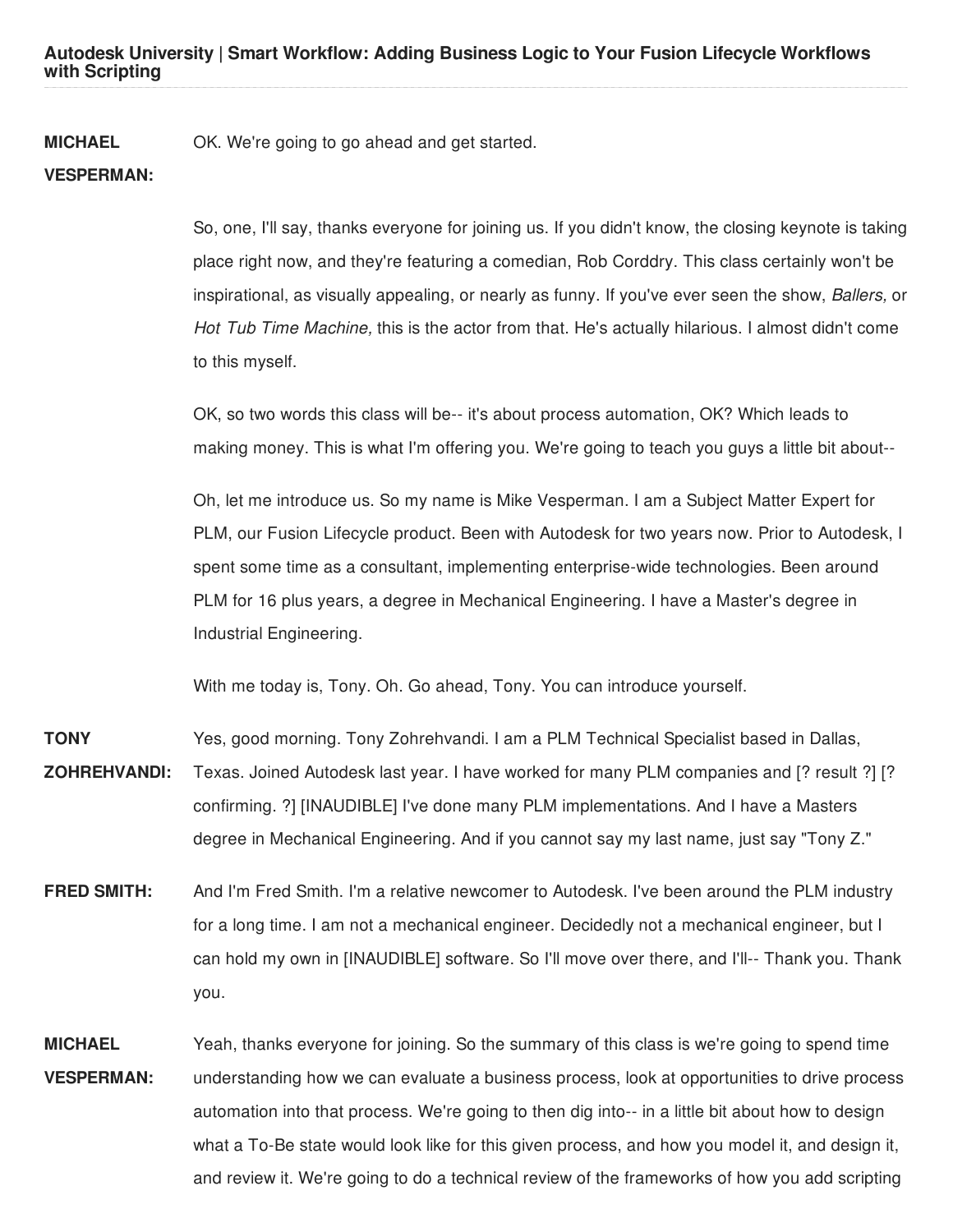and logic into your workflows. And we're going to go into the backend. If you've been attending some of the other Fusion Lifecycle classes, this is a 200-level class, maybe even pushing 300 level class. We're going to get into some of the backend stuff. We're going to go into some workspace modeling. Talk a little bit [? about-- ?] Fred's going to do a live demonstration about how we add this decision making and record validation to our processes.

Our agenda is, I'm going to cover a use case of a real-world example of how we used decision making with scripting in a business process. We're going to go into some of like everyone kind of understand the foundation of how you add scripting to your workspaces within Fusion Lifecycle. And then, as I mentioned, Fred's going to go through a real-world, live example of how we're going to add script, how we can then see and test that script, and debug, and things like that, so--

First lesson, whenever you endeavor on any type of project like this, first and foremost, figure out who your team is. And then define roles and responsibilities. I was going to do this class on my own. Somehow I conned these two folks to join me to do this class with me. And I kind of took on a project management role. Tony took on the frameworks and architecting this class. And then Fred said, I'm going to do the heavy lifting, right? So he's our builder. And that's sort of how we model this. And that's kind of the approach that we took as we went through the implementation process of this workspace.

So a little bit about our customer use case, company by the name Danby. Danby came to us about this time last year, and they were actually endeavoring in a evaluation of different PLM systems, and I was working directly with them. And like most companies, they were coming to us for new product introduction, stage-gate execution, item and BOM management, and change process.

For those in the room, how many-- This is why you guys are looking at Fusion Lifecycle, or are using Fusion Lifecycle for. Is that pretty much what everyone's doing? OK.

So they, in this evaluation process, in the spring, like all typical PLM evaluations, these span many months, right? A lot of demos by guys like me and discussions with our salespeople and our consulting partners. Well, they had a corporate decision made. They were going to take an outsource process for reverse logistics, and they were going to bring it in-house. Reverse logistics, if you're not familiar, is where you take your product that you don't like, and you usually call, and you get issued a return merchandise authorization, and you ship the product.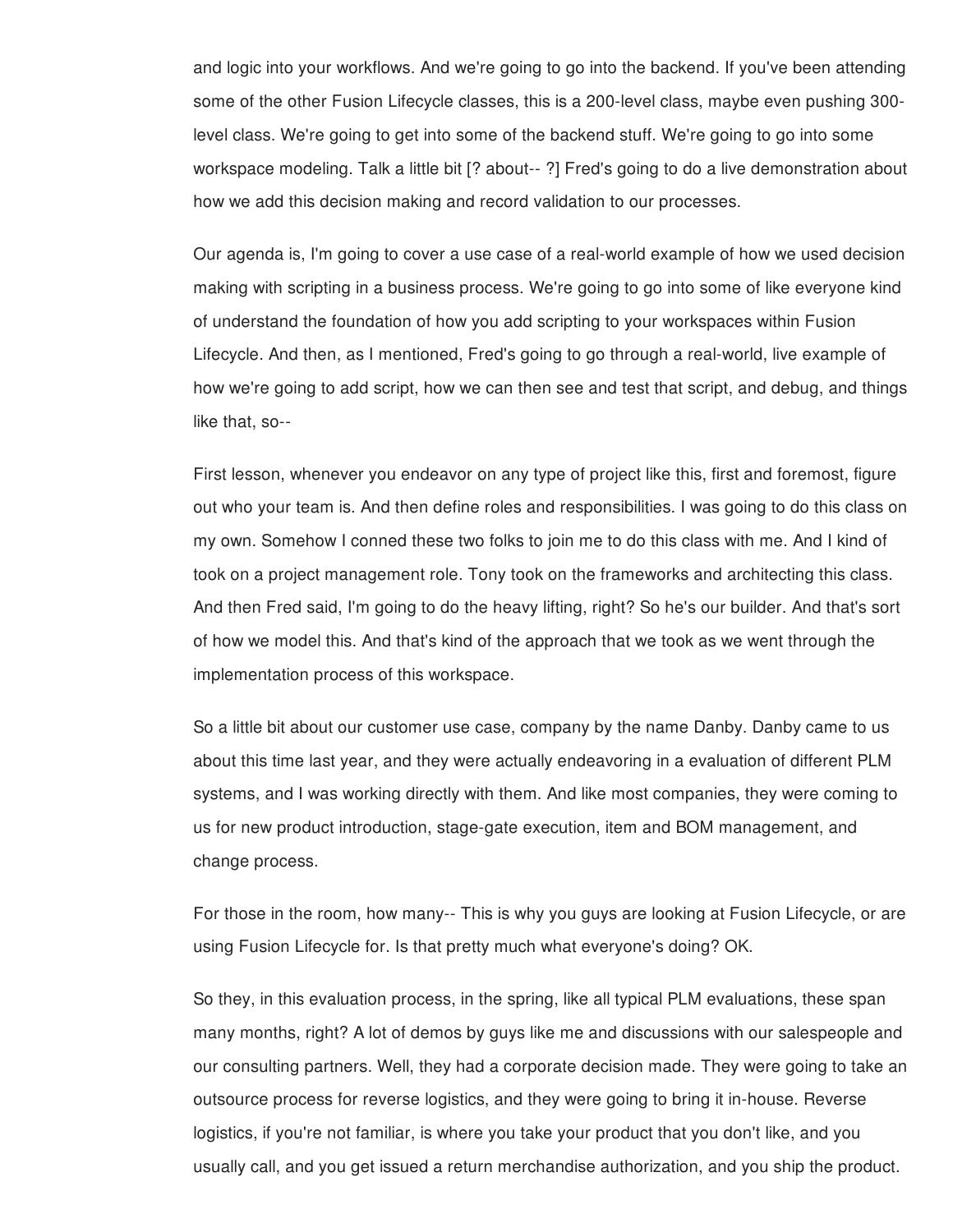And then that gets received, and then they got to do something with it.

And the goal of most reverse logistics processes are to either repair it and return it to the customer, put it into like a scratch and dent area, or scrap it, right? So you have to make these decisions. And they make a lot of different types of products. So Danby makes wine chillers, refrigerators for dormitories, if you have any children in college. I had one when I was in college. And [? Brian Shed ?] [? into ?] the back is really excited, because he found out these guys are the ones who make a kegerator, and he is a brewmaster. So these are the types products-- even air conditioners, OK?

Their challenge? 3,500 returns per month. Now, when I talked to Mark Tanner, and I told him I was going to use some of these slides, he approved them. So he did allow me to do this for this. He said, please tell everyone that we don't have a huge quality issue. We sell millions of these products, and we were getting 3,500 of these. So I wanted to make sure I'd say that for him.

The other thing is-- So the other challenges were, they needed to train a whole lot of people really quickly. And the process was really well-documented, but they had no system to manage it. So there was no way to define the business logic, and then they wanted to do an integration with their ERP system.

If you want to see one of these things live in the field, here is a Danby refrigerator. And this happens to be at my barber shop in Brooklyn. And I took this picture Saturday before I came. And I was like, oh wow, I'm doing a presentation on that company. So, this is what they look like.

**TONY** And the barber shop serves alcohol?

**ZOHREHVANDI:**

**MICHAEL** The barber shop serves alcohol. It's like a--

**VESPERMAN:**

**TONY** It's a great barber shop.

**ZOHREHVANDI:**

**MICHAEL VESPERMAN:** It's a spa for men at my barber shop in Brooklyn. So here's their as-is process. So this is what they had for documentation of this business process. It was not modeled out in a workflow; it was just written into this quality doc. 10 pages long. There are product rules here. If you can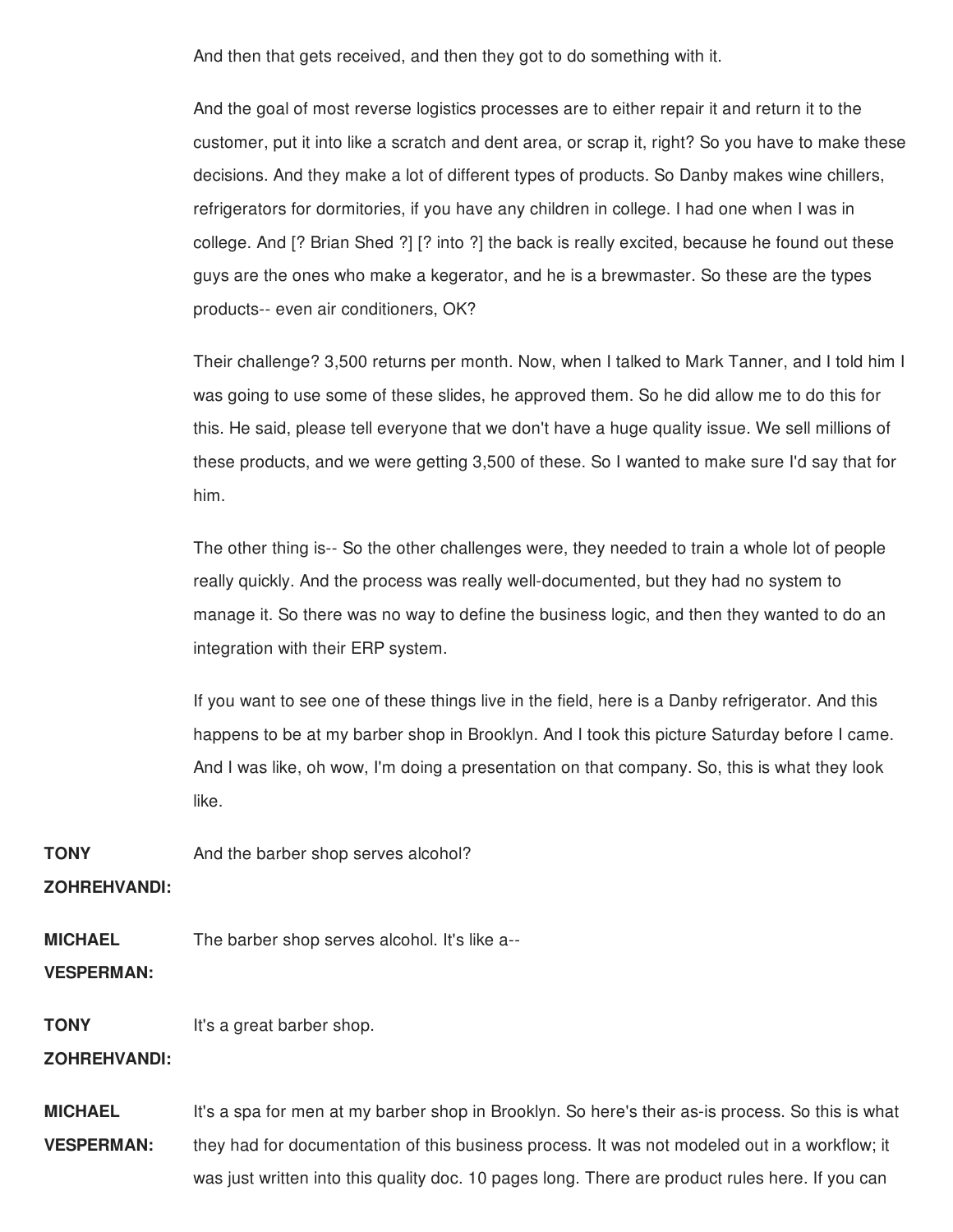see-- it's tough to see, but it says pass, fail. And you're doing different types of inspections, and you need to decide, based on those answers, what to do with this thing. Ultimately, they're trying to decide whether am I going to remanufacture, more testing, scrap, scratch and dent, OK?

We spent some time, and Tony and I enlisted him to help me with this, which is par for the course for Mike. I pretty much use anyone I can to help me do things. But Tony helped me basically take that SOP document, and model it all out. This is how we designed it so that we can then take this to Danby in it, and get their confirmation that this is the process that they were looking for.

This is called a swim lane diagram. And basically-- and I'll let Tony explain it-- but swim lane diagram is just basically how you do your decisions through the workflow.

**TONY** Yeah.

### **ZOHREHVANDI:**

**MICHAEL VESPERMAN:** There's a couple of things Tony wanted to point out. So Tony-- he didn't mention this-- but prior to coming to Autodesk, Tony spent a lot of time doing consulting work for Capgemini, Accenture, and things like that. So he's really knowledgeable on how to design these things.

**TONY ZOHREHVANDI:** Yeah, I mean, you look at their as-is process, it's like, 10-page documents. And in order to do something, they have to follow instruction, go to page 5, go back to page 2. But that's the beauty of this, that you can capture all that process, create this to-be process.

> First of all, there are many different methods capturing the process. This method, I actually had these boxes. There are three sections. The top section is the tool, the middle section is the process, and the bottom section is the actor. So you kind of capture everything in that 10 page, and put it in one flow chart. And when you do this, not only you're summarizing the process, but you'll be able to use this for hiring new people. You train them on this. You hand them this paper. This is our process.

> And also, you'll be able to identify a single point of failure, or redundancy in your process. So you can identify many issues that, if I just hand you that 10-page document, you won't be able to identify. So that kind of helps us to get ready to actually implement this into the Fusion Lifecycle.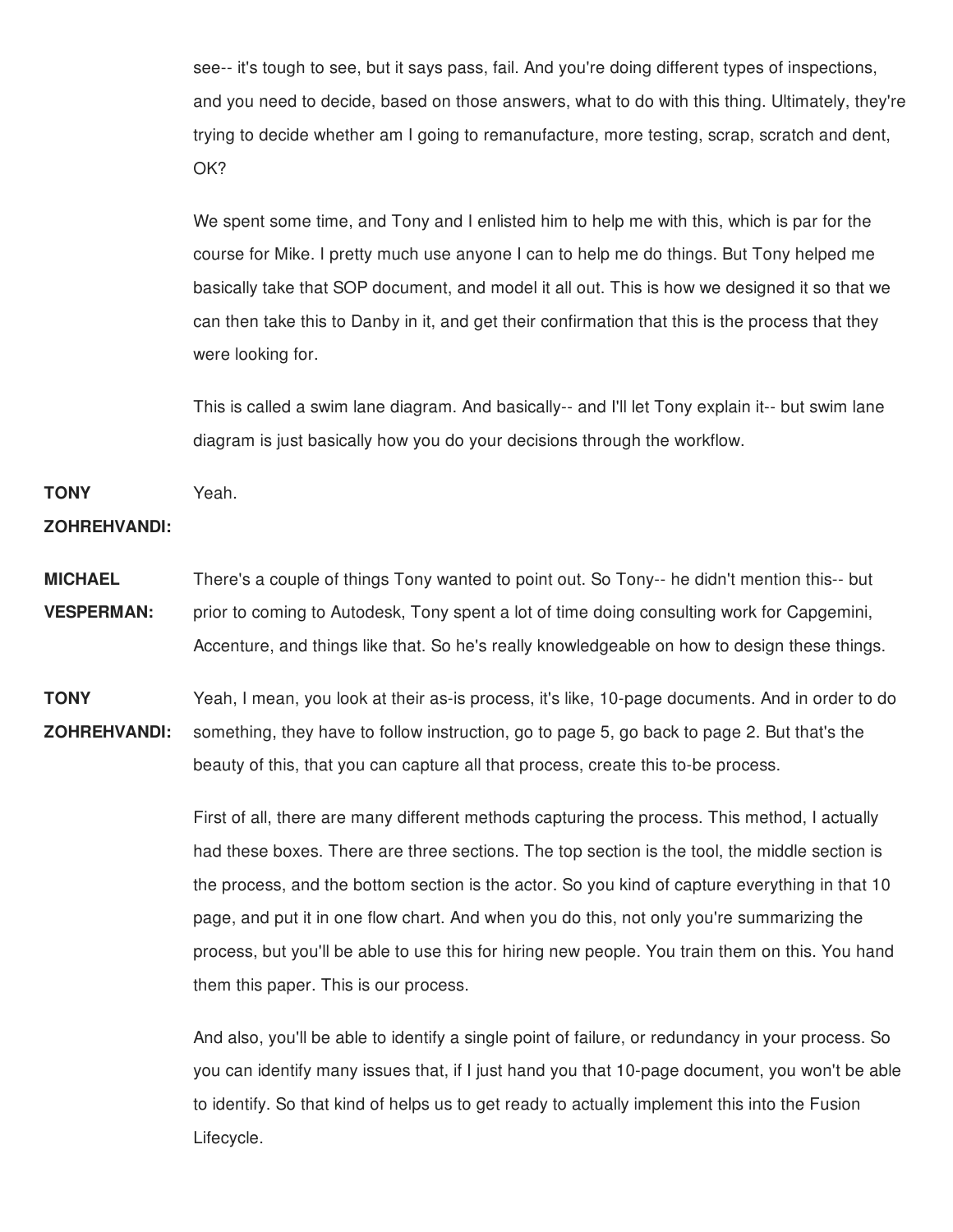**MICHAEL VESPERMAN:** Yeah. It's searching for the bottleneck. That's what we're trying to do, right? That's what most business process re-engineering is all about. Find the bottleneck, and then get throughput through that bottleneck as fast as possible. You're only as fast as activity can go through your bottleneck. If you've ever read the book, *The Goal,* it's kind of the focus of that book.

> OK, so here's what a workspace would look like-- and this is a screenshot from Fusion Lifecycle-- without adding scripting and logic into your workflow, OK? So here, kind of just typical item field information we enter. But down here, when you hit this area-- and this is kind of-- scratch and dent's a bad title for it. It's actually the quality engineer's second point of failure analysis test. It's gotten through the material handling. Now the quality engineer is taking a look at it.

He is going to answer some questions, OK? Cosmetic inspection, odor, safety issues. But there's all kinds of combinations of these. And so once he's answered them, he then would need to think, which of these choices do I pick? Scrap, testing, remanufacturing. In the workflow viewer within the workspace, you have these three green arrows.

Now I have to think. Likely, if you're new to this, you have to go grab your 10-page document, flip to the page and go through the rules. That's going to spend time doing it. So when you add logic to this, in this case, 75% or greater of cosmetic inspection. We have a damaged cord that's not repairable. And there's no odor. Scrap. Right?

And there's all kinds of different rules. If there's odor, scrap. They don't even mess with it if they find that they can't get the odors out. But if it's got a repairable cord-- As an example, here's a repairable cord. And then here is cosmetic damage of 0% to 50%. And it decides for me, remanufacture. OK? Making sense On how and why we do this?

OK, so in order to understand how to go through this process of adding small pieces of scripting-- I was talking to one of the product managers before this class. He said, simplicity. Write small, little scripts. If you're writing more than 20 lines or 30 lines of code, you're likely doing too much with your script, and you should be rethinking it. So the intent here is easy, not, oh my gosh, I got to program. I got to go compile code. This is all using JavaScript. And so Tony's going to take you through a little bit about the basics of this, so we can all get on the same page.

**TONY ZOHREHVANDI:** All right, thank you. Before I start, I just want to say this is my second year at AU, and I just love this event; it's a great event. And I love the way they put the snacks, right? They put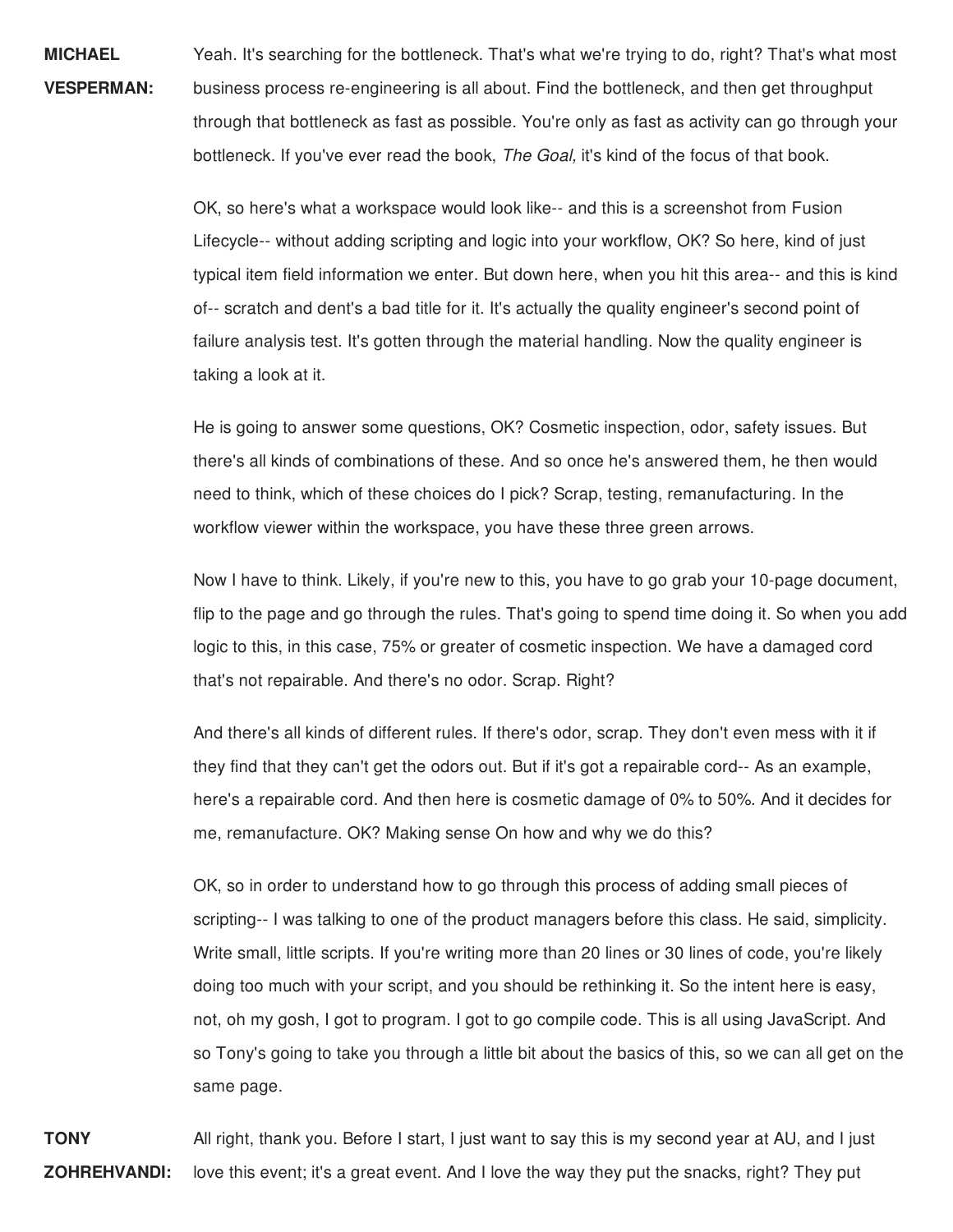either a very healthy snack, or very unhealthy snack. Vegetable and donut. [LAUGHS] I think if you eat one of each, they kind of cancel each other out.

But anyway, about scripting. So there are two ways of really making things happen behind the scene in Fusion Lifecycle-- what we call internal, which is through scripting and using for workflow transition, or workspace behavior. Or you can do external, where we use for integration, or even data migration, and having things happening externally. So there are APIs available just about for every field in Fusion Lifecycle that you can access, and you can either get information or put information. But in this case, we are talking about workflow transition and workspace behaviors.

So there are really four types of scripts. I'll explain that fourth one; you only see three here. But we have precondition, validation, and action. I think it's important to know where to use them and exactly, within your workflow, where to use this. So for the precondition, when you go from one state in your workflow transitioning to the next state, there [? are ?] certain condition has to be met for that transition to take place. So that's where you use the precondition.

And once those preconditions are met, then the transition is allowed to move to the next state. Validation is really after the transition is completed. Before moving to the next state, you want to validate certain things. Did this happen? Did that happen? So it kind of validates certain information about that transition.

And the last one is action. Action-- that means, OK, I made my condition. I made my validation. Now execute these actions. So that action always happens as soon as you complete the transition. The action happens couple different ways. You can actually execute the action within the workflow. Or there's another way to execute action.

So this is the second way to execute an action script. When you create a workspace, you can actually indicate that on create, execute a script. Or on edit, execute a script. So that means every time I create an item within that workspace, that script runs. Or every time I edit that item on the workspace, this script actually gets executed also.

So I put this table together for your reference, if you want to read up on it later on. But the fourth point that was talking about is the library. So there are certain scripts that you can reuse in many different locations, and you don't want to repeat them every time. So you create a library of your scripts, and just reuse them. And you can reuse those library scripts in any of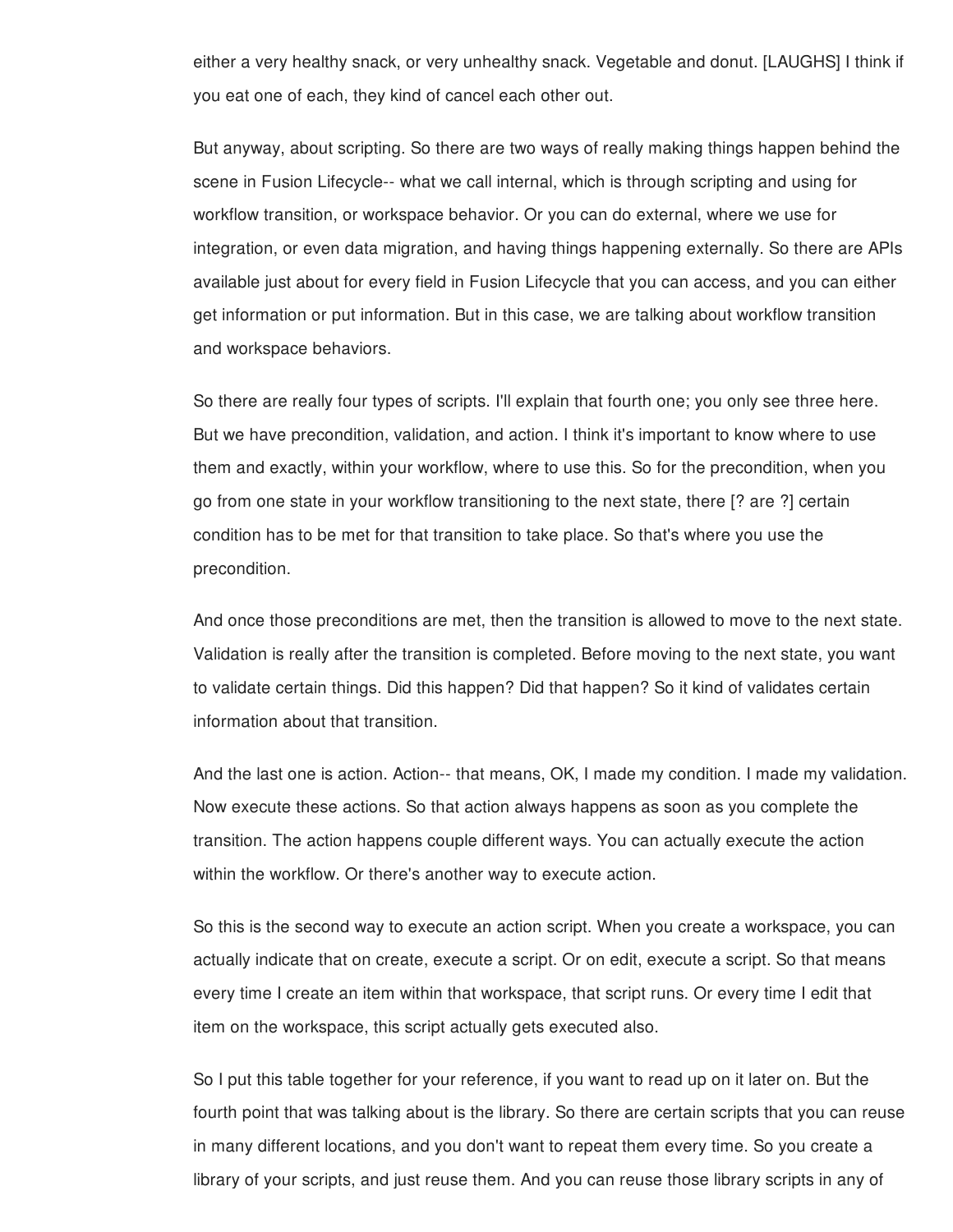those condition, validation, action scripts. It's almost like a subroutine you create, and you just reuse it over and over.

library of your scripts, and just reuse them. And you can reuse those library scripts in any of

So how do we start creating scripts? So we go into the top menu. We go into the Administration's pull down, select Setup, and select Scripts. And this is what you see when you do that. There are some scripts already available out-of-box. You click on the New Script, and that's how you create a new script.

You can edit an existing. Sometimes, I use that a lot. I just copy paste from other scripts; I don't need to recreate everything from scratch. You can delete a script, or you can run a [? Where ?] [? Used. ?] The [? Where ?] [? Used ?] tells you where this particular script, in which one of these workspaces the script's used. Kind of a useful feature.

Now, once we create the script, this is what you see. You see, you select a script type. Give it a unique name. And I think it's recommended to give it a nice description that, when we look at your script, you see the description tells you what that script is about. This is where you use the library. So this get user name is a library script that I'm putting it into the script. That way, I don't need to rewrite it again.

And also, make the scripts kind of manageable. Don't write 100 lines of scripts. 15, 20 lines- kind of manageable that way. I think the rule of thumb that I use is if I can see it in my browser, I'm happy with it. If it is more than that, that means I'm writing too many lines. And of course, you can Save, Save and Close. There is a debugging tool; you can test your script. And if there is an issue, when you save it, there are error logs that you can review to see what are the problems with the script.

On the debugging side, there is in-editor warnings. So if I have the wrong line or something, I get these warnings when I did something wrong with my syntax. Or I can do a test. I can run the debugger. Or I use this a lot-- this print line command. So if I want to kind of test it to see if I'm getting the right value, I use the println, and I run it. And I see what item shows up there. That tells me if I'm getting the right value. So very useful, powerful debugger. You can kind of debug it line by line.

And now the use cases on the condition-- I just want to use some example as Mike mentioned. So for condition, you notice here, in the requirement definition, there are many different ways that I can go. It's almost like the decision-making in the flowchart. How do I go this way? Which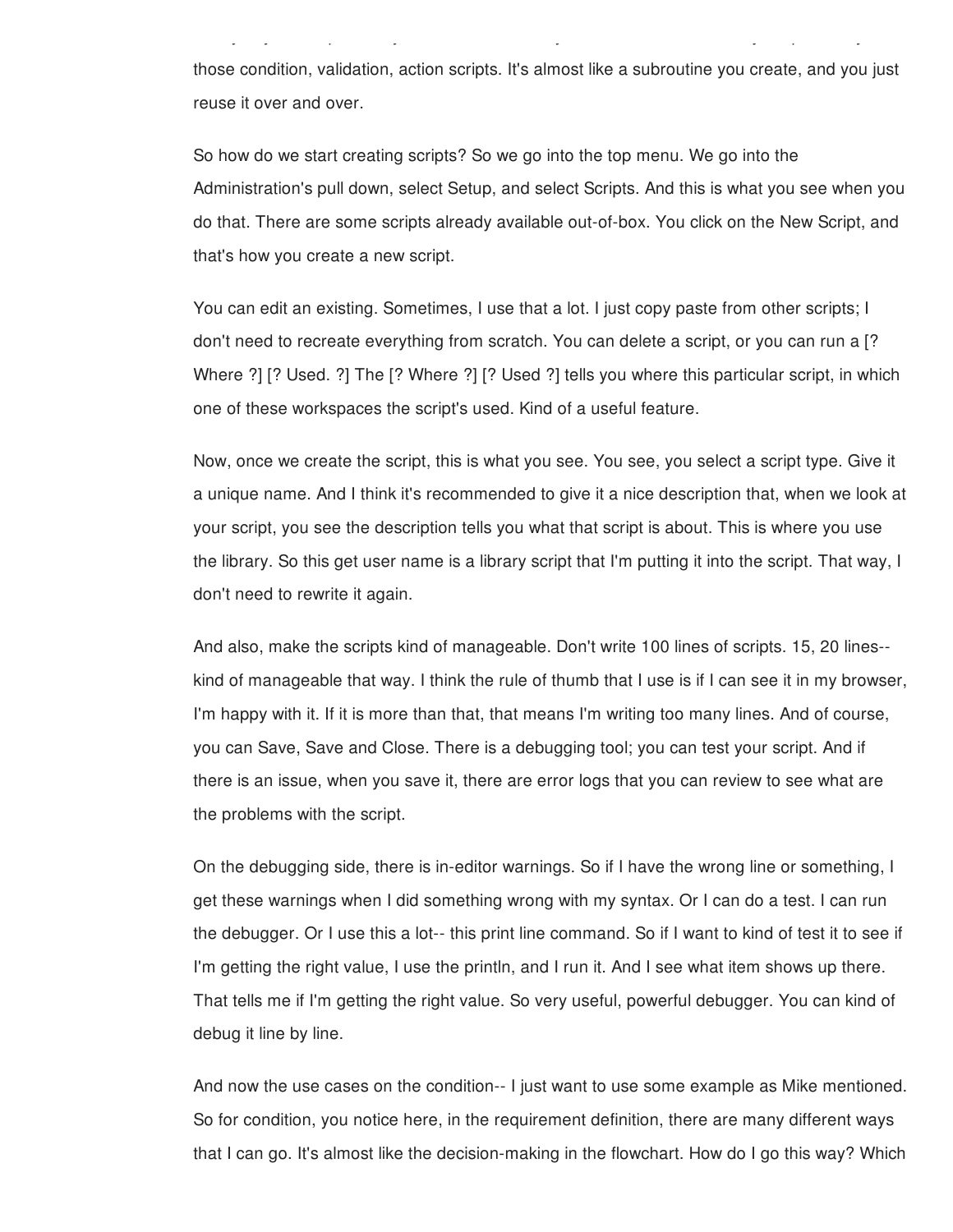#### one turns green for me?

So this is where I use the condition. It hides the workflow transition, unless a certain user is logged in. For example, if I'm not the user, I'm just looking at the workflow; I don't want to be able to go and execute that action. So you can actually put that in the script, so that only this user can approve this. Or, based on certain information in the item detail of the workspace, it would take the right routing for you, just like Mike explained, based on if it's an odor problem, take this route. So you can kind of drive that using the condition script.

And then validation. I think that's-- Again, you validate certain things happen. This is a pretty useful script, like if you don't want the process to move forward until certain activities are completed. For example, I've seen a lot of examples where certain things have to happen before it moves to the next workflow state. So that's where I use the validation. For example, if there are multiple tasks within that workflow states that need to be completed, I don't want people to move this from requirement to development. I want all the tasks and the requirement to be completed before moving to the next state. So that prevents people from just moving the workflow without completing the activities within that state. So that's where you validate; make sure certain things happens.

And then you can, of course, put a nice descriptive message. You actually control these messages in the script. And you have to make these messages where the user can look at. It's like, OK, that's what I'm missing. Don't put some kind of weird message that they have no idea what's the problem. So for example, here, something needs to be added to the affected item. You need to add either object to the affected item.

And then the action script use cases-- There are many use cases for that. You can use it to create other items. For example, within a change request, an action script would be initiated and change order. Or within the problem report, an action would be create a change request. Or send an email, or set some milestones, or set some attributes. So there are many things you can do. And then this action script, like I said, you can run it from the workflow. You can run it when you create an item, or when you'd edit an item in the workspace.

Another way of doing this action script is you can actually run it ad hoc-- this icon in here. So you can actually create an action script and then run it ad hoc. For example, we used that in our Octopod integration where when you select an approved manufacturer, you actually come and run the Octopod script. And it goes to the external side and grabs information about that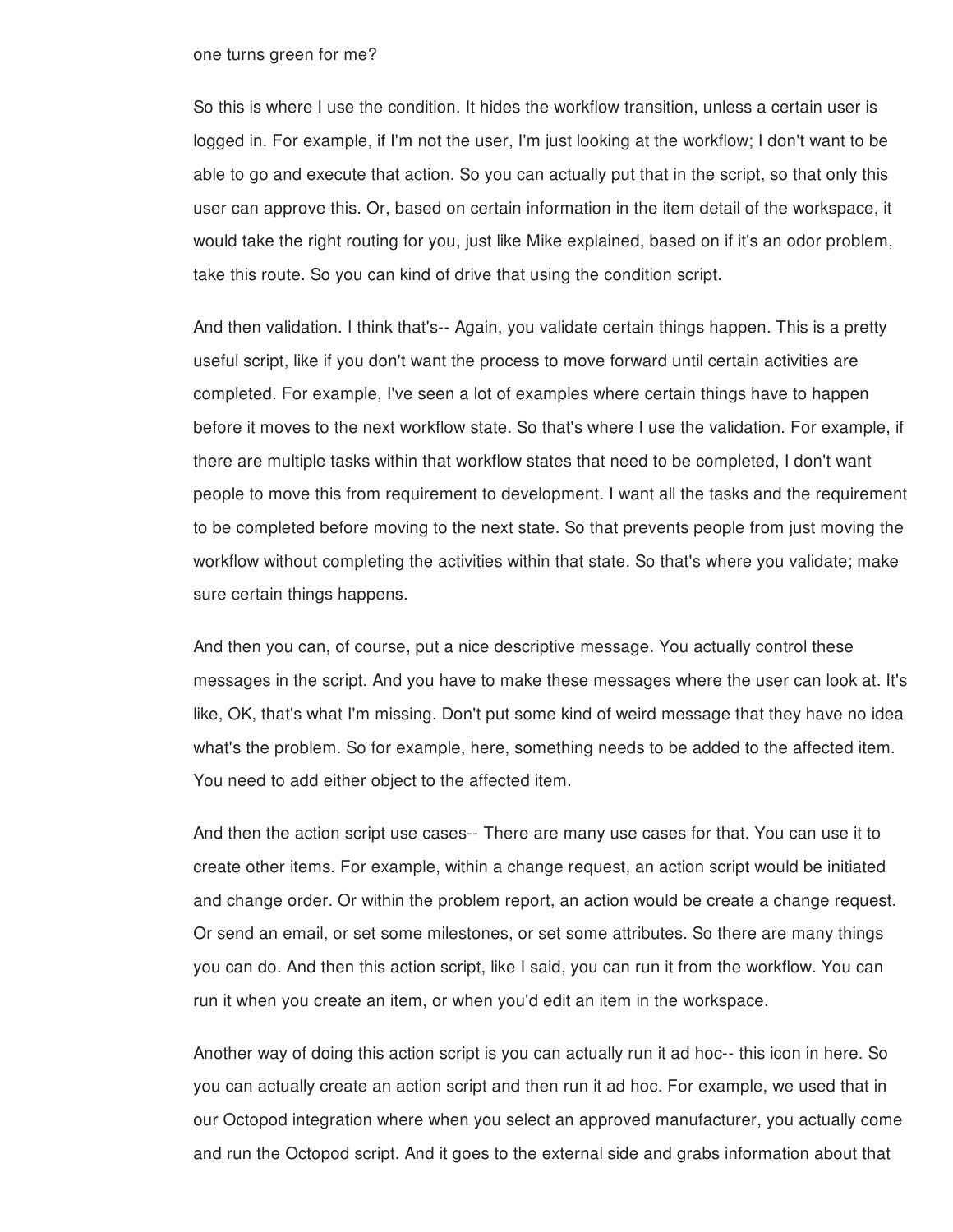particular item, and populates the workspace.

All right. Now, I'm going to hand it to Fred.

#### [AUDIO OUT]

**FRED SMITH:** This is a demonstration. I'm going to focus on the Build It part, OK? So what do we do first? We configured the workspace, and we added some attributes that we're going to use to route the workflow. We identified the decision points, and what logic was going to happen at those points. Then we wrote the code, created users' permissions, and then started testing, essentially. So it's a generic process. And, of course, when you get these slides, if you can't remember that this is a good order to work-- to find the data, then to find the process, flesh it at a high level, the diagram level, the workflow level-- the swim lane level, if you will. And then start writing the code.

> OK, so any time I'm doing any kind of scripting, I always need at least two screens. Well, there's one screen. And on your chair-- keep it in your lap-- this is going to be the second screen. I'm going to refer back to this frequently. And what I'm going to do is I'm going to start out real easy. Over on the far left, where it says 1a, I'm going to set a value on a record, and that's going to determine which way the workflow goes. Simple, OK?

> Then over on 1b, where the process says, Business Review, there's going to be some business logic that's going to determine which way it goes automatically. It's going to be an implicit routing. And what I'm talking through here are the lessons at the bottom. So those first two are really all about enabling processes and routing the process, OK?

> Then lesson 3 is going to be about validating processes. Well, we wanted to keep this pretty generic, and so my policies that my company is going to implement are simply that planning must result in a plan-- Big news. And then plans must be followed. So those are my two policies that I'm going to implement. And I'm going to show an error message when you don't follow one of those policies.

And then lastly, we'll automate some actions in 3a, up here in the top. What we'll do is we'll start a process in another workspace. And in 3b, we'll just send some notifications when certain things happen. Now, so those are the lessons we're going to go through real quick.

But let me point out that there's sort of two paths through this workflow. There's this lower path, which has to do with-- and we call this workspace the business decision workspace. So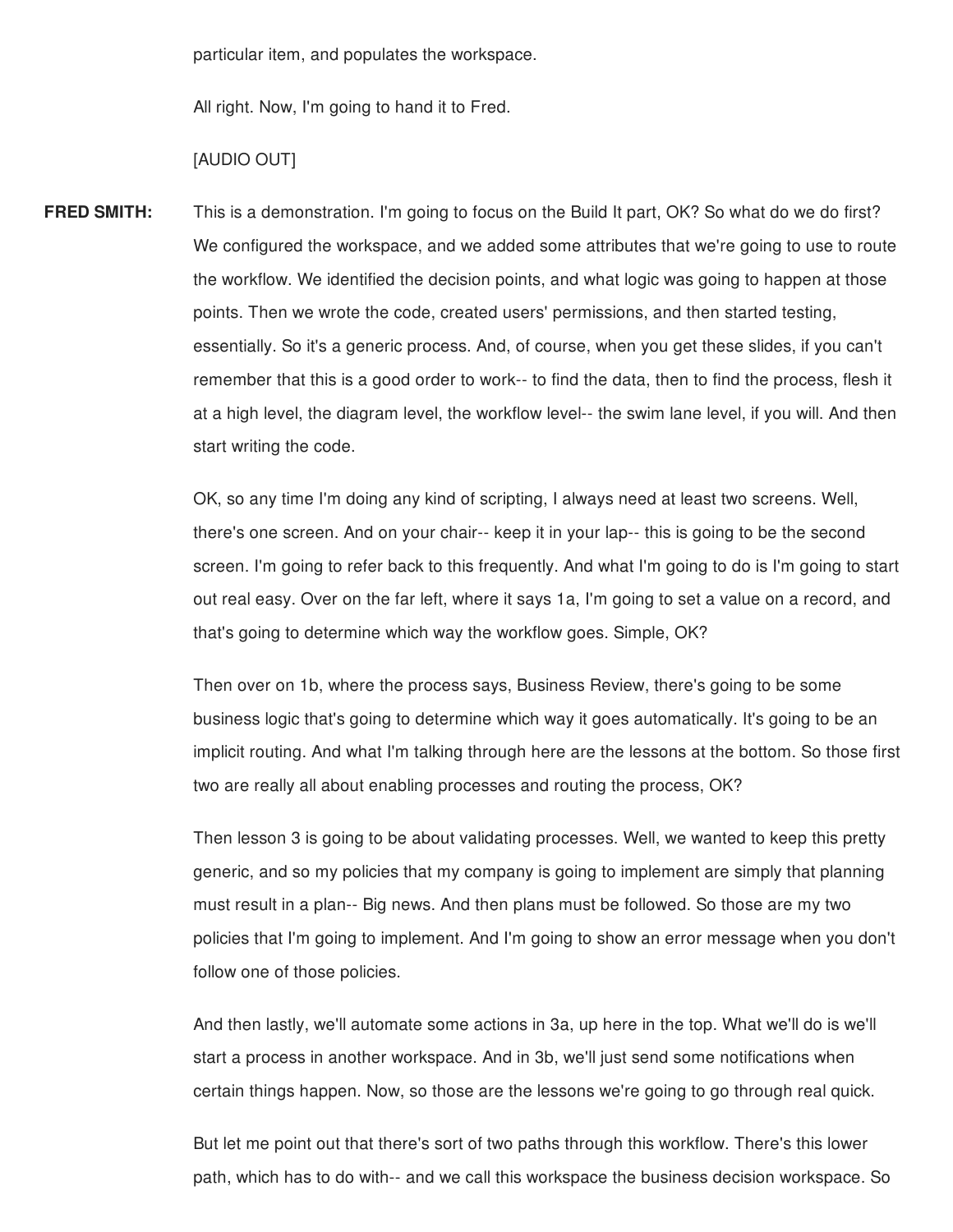everything's a decision coming in. And at first, a decision could be, oh my gosh, it's an emergency. So let's take it. Let's go do some stuff. And then afterwards, we'll analyze what happened and how we got there, OK?

Versus, here's a business decision that's going to come in and do a business review. And then we're going to decide whether it's Opex or Capex or if we're going to cancel it. And so, this is the more contemplative kind of decision that has to be made every day, where the top route- those are emergency cases, OK? So just so you know, that's how the workflow is logically separated. So I'll spend some time on both branches though. And that's repeated at the bottom of your map.

One thing I wanted to point out was that, don't feel like you have to capture any code in your notebooks, or anything. You can get a document where we did a step by step documentation of the workflow process here, related to this workflow. We wanted to pick a workflow that wasn't out-of-the-box. So that you could get the notion that this is all completely self-contained for this event. So everything you need to know is somewhere in that document in order to recreate this workspace.

And then over on the right side, we give you all of the code associated with it, OK? And there are comments in each one of those JavaScript files about where it goes. So you can copy and paste it in. And I think that's it.

So now, I'm going to switch over to the business decision workspace. So we started with a vanilla tenant. And the things that we've added are on this Business Operations menu. So we have a workspace for business decisions and a separate workspace for the root cause analysis. And the idea was that there might be access rights differences between those two. So there may be reasons to partition them. You can imagine your own scenarios.

But when I click on Business Decision, it brings me into the workspace. These are the business decisions that we entered just in practice and review. So you might need a better display, some signage. I'll run through that. Oh, going to plan the company Christmas party. OK, I've got to make some decisions about that. Might need a new lathe in my machine shop. So these are just arbitrary decisions; you kind of get the idea what's going on there.

But let me go through the process of creating one. OK, so I'm going to give this one a title. And the scenario I'm going to follow through is that someone ran over the sign in front of our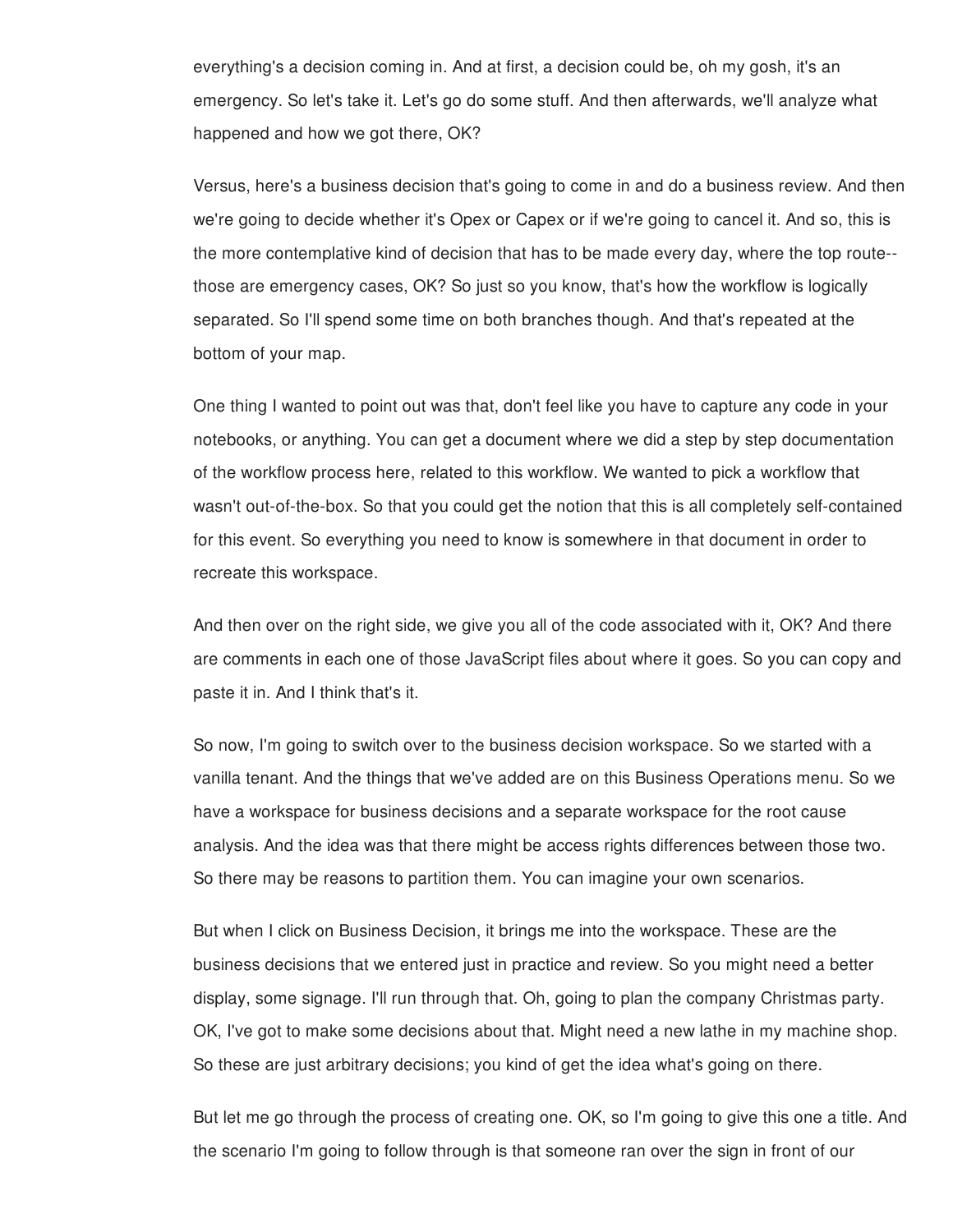headquarters building, so we need some new signage. "Need new signage. Truck hit old sign."

And then I have a flag right here that's going to determine something, OK? Is this business decision-- is this an emergency? And I have a pull-down menu here, where I can obviously say either yes or no. And for some reason-- it might be because I'm a little bit too zoomed in. So for some reason, I couldn't pick-- Oh, great. Oh, there. OK.

And then I have, by the logic in this workflow, we wanted to have one person who's going to own the issue for the lifetime of the issue-- for the lifetime of the business decision. So I'm going to own this one. So I'm just going to pick myself. And then classification. This is something that I didn't build into the scripts too much, but I just wanted to throw it out there as you can embed an awful lot of business logic just by classifying objects correctly. And it gives you opportunities for more complex logic. I'll say more about that in a moment.

But let's say I'm going to change the classification of this decision. I'm going to call this a-- I'm going to increase sales by having a good sign on my front lawn. Now, what you notice is that it actually set some attributes, or it provided access to attributes differently depending on what I had picked in that previous classification. So since this is an increase sales type classification business driver, it gives me these lists. So I'm going to say, new customers. And the issue is only in America. Only at the headquarters, whatever.

I may have an expected cost. So the expected cost-- I don't know. A new sign-- I'm going to say that this decision is associated with \$10,000. And obviously, I can have other attributes. Maybe my opportunities is to use new branding. And I could collect challenges, alternatives. My idea, when I was first doing this, was this would be information that would be passed down to document the decision process later. So at this point, I'm just going to save this. That's enough of my typing.

And now, I'm going to look at the workflow actions. And because I said this-- oh, I said this is an emergency. OK, so let's see what that does. So because I have a precondition script-- and let me try and give you a little bit more context here. OK, so right now, the business decision itself is in a new state. And you can see that the Mobilize Resources transition is lit up because we're going to go into an enterprise down. Well, this is just signage, but that was a mistake, right?

So I'm just going to go back here, edit the record, change the emergency. No, it's not really an emergency. Save it. And now refresh this. And we'll notice that that allowed a different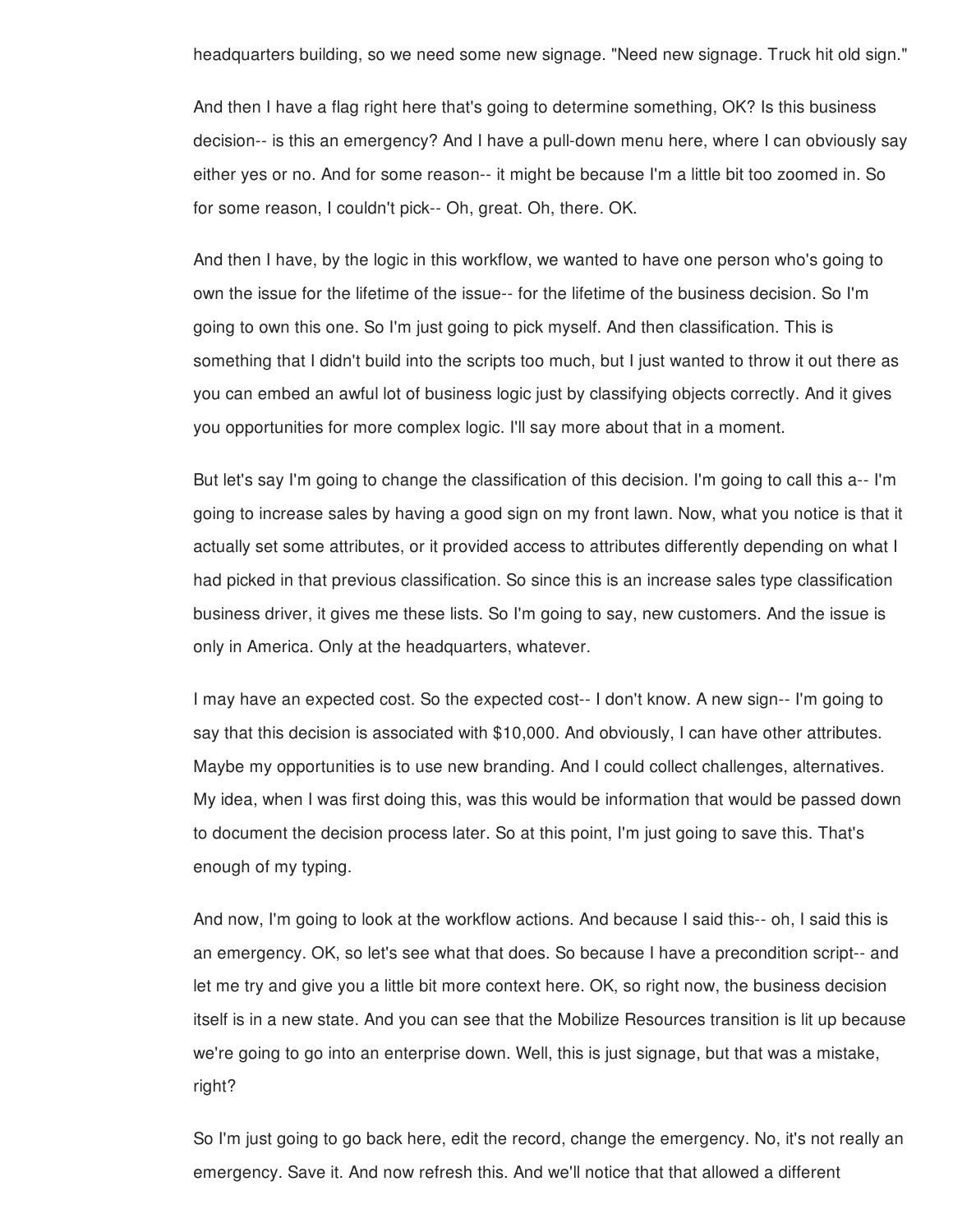transition from New over to Business Review, and it took off the one up to the emergency route. OK, so that's more appropriate. I just wanted to show you that.

So the way that link behaves, that's sort of my lesson 1a, where we just have a manual flag determining which way the route's going to go. At this point, I'm going to go ahead and advance this forward into the Business Review. "Guys, have a look at this." And save it. And as you would guess, it's going to move into the Business Review state.

Now here, I have some more complex-- or implicit logic. I wanted to show a routing by implicit means on my lesson 1b. And because I had entered that the signage is expected to cost about \$10,000, it's going to choose just to call it an operational expense rather than a capital expense. Now, that's just the only criteria I put on it. It could be much more complex than that- - the decision. And I'll show you where that gets coded in the scripting.

So I have a choice; I can either cancel it or move it forward. I'm going to move it forward to the operational. I'm going to confirm that, yes, it is an operational expense. Sorry, need to clear that and put that again. There we go. Opex. And go.

Now, it's going to transition into a management planning state. It can stay in planning for an arbitrary period of time, but I don't want to leave that state until I actually have a plan in place. And did this not refresh? I'm going to refresh it. There. OK, now it's in the Management Planning state. And I want to make sure that I don't move forward-- I don't advance until there's actually a plan. But let's see what happens when I try to advance it.

Here's that red message. And I'll show you in the code where that red message comes out. And it says, "there must be a business plan in order to leave the management planning lifecycle state." " Well, what do I mean by business plan? Well, there's a tab over here that says, "Project Management." So I can go into Project Management, and the intent is that this is a list of activities that I'm going to perform.

So I'm going to add one that says, "shop for sign." I'm going to start it on Monday. It's going to take me five days. And then I'm going to install the sign. And I'll start that on the 28th. That's also going to take five days. Great plan. You get the idea. Save it.

So now I have a plan in place. So what would you expect? So if I come back here, and try to mobilize this again-- I have a plan now. And save it. And it will advance into an In Process state. So now, people can be assigned to go off and do some shopping, install the sign. And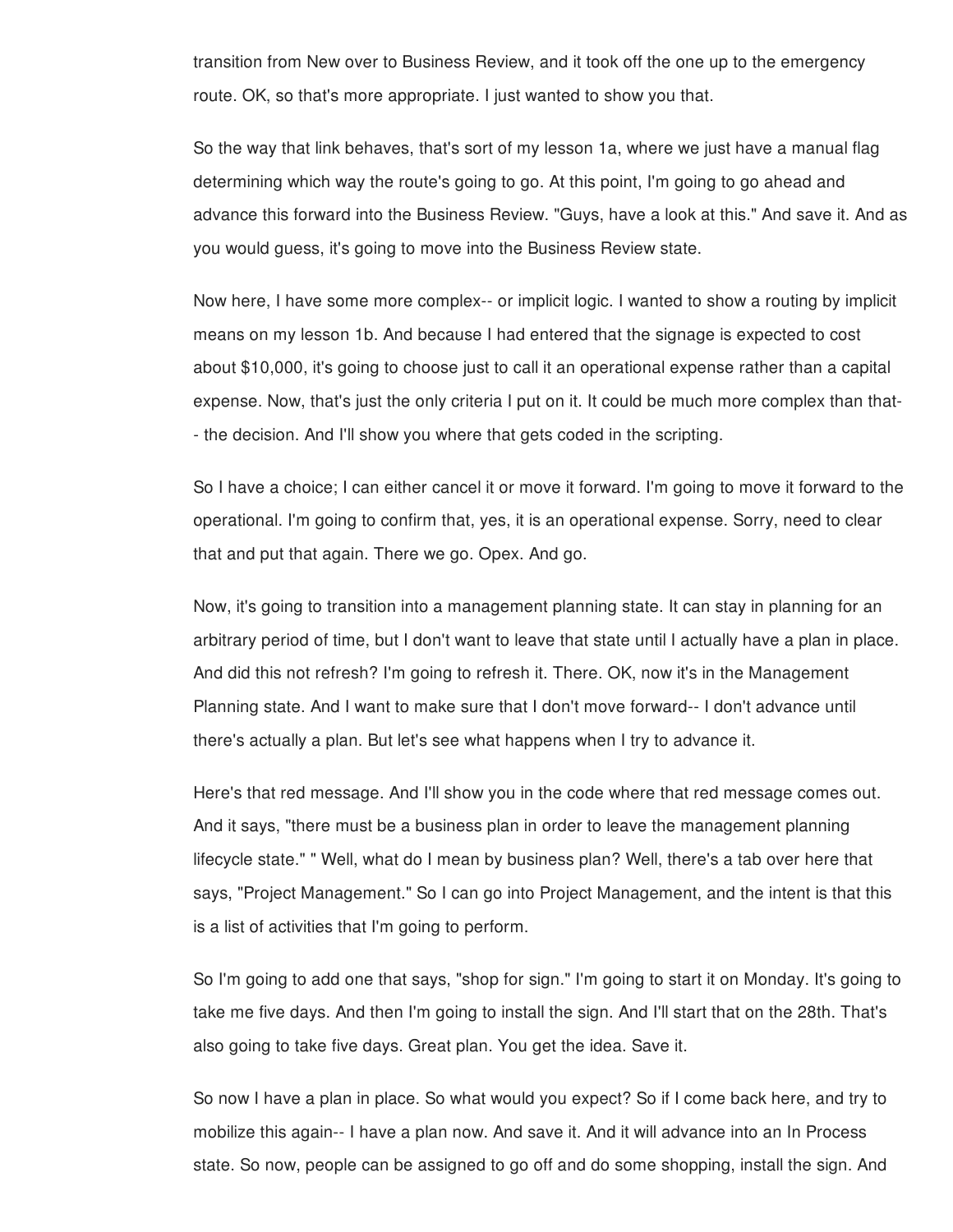the business decision itself will stay in this In Process lifecycle state.

Now, it should stay here until the plan is complete, right? It should stay here until those two steps have been executed. So if I were, again, to try to advance it into a completed state, I'm going to get an error message which says, "the business plan is not yet 100% complete." So, big surprise. So I'll go back to the business plan.

And of course, this will happen over a period of time, but I'm just going to edit it, and I'm going to set the percent complete-- I'm going to edit it. There we go. I'm going to set the percent complete to 100% on both of these. Of course, they may spend some time in less than 100%. But until I do this-- until I set those two to 100% complete, it would not be allowed to advance in the workflow, OK?

Now my plan has been executed. And then come back here. And I can say we're complete. We're done. "Sign installed." Save it.

Now, in the interest of time, a little bit, I just want to show you what happens on the upper path. What's going to happen if we said it was an emergency and it came into this Enterprise Down state, it would stay there. And we could actually execute a script-- every time we take an action, we run a script. So there's a looping capability that I just wanted to point out.

Then once we say that we're no longer Enterprise Down, we can we can move on. But we want to do a root cause analysis before we actually call this business decision as fully completed. So what this is going to do is it's going to spawn a record in another workspace called the Root Cause Analysis workspace.

And then that goes through a separate lifecycle, independent of this workflow status, but it's a much simpler one. And it collects the information about the root cause analysis, so we can hopefully never fall into this trap again. And then once the root cause analysis is completed, it automatically transitions into a complete state. It transitions not only the Root Cause Analysis object record, but also the Business Decision record. It automatically does that transition.

**MICHAEL VESPERMAN:** When you do that, by the way, you can actually pass information collected on this record to that other record. So you don't have redundant entered information, right? So it's about trying to make this take place faster. A lot of times, when we're engaging some of our customers. it's about redundant entry of information. In this system, I could edit here. This is my edit here. We're trying to eliminate that. Very good.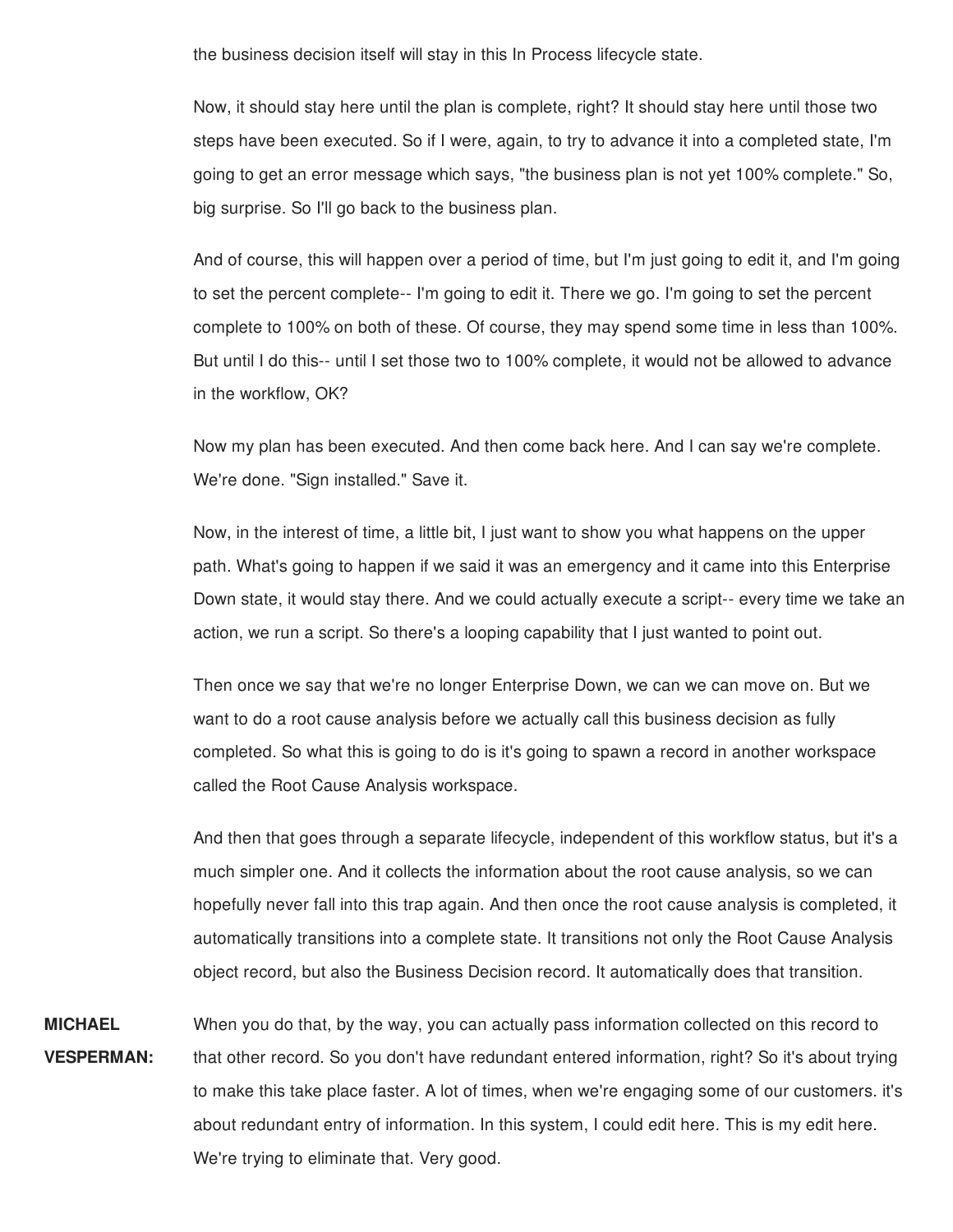**FRED SMITH:** OK, so now I want to go into the coding-- Oops, where's my coding windows? There we go. And we'll start back here. But before I even show you a line of code, I want to show you a really useful reference. And that is, if you follow the-- over here under Help, and take the Help Guide. Go to the Help Guide link. It will bring you to this page. I just leave this page up all the time while I'm scripting. And it's the Developer's Scripting Guide. Developer's Scripting Guide, and the Scripting Reference.

> And what this page contains is all of the functions that you can invoke inside your scripts. In fact, they've used that println that Tony likes. And if I scroll down, I'll see for different objects, every item has a milestones tab. And you can get to the individual milestones on that tab. It's just a nice reference. Whenever I'm trying to figure out how to add a call to a certain function, I can just come here and get a line of code, read what it does, and fill it in. So very helpful.

> Now, where the scripting takes place-- So this is the Workflow Editor, as I hope everybody recognizes. And this is where we're going to plug in the endpoints of the scripts. So like I said, on this first one, whenever it's in this new state-- Well, sorry, let me back up just a little bit.

So for this entire workflow, we'll see-- what are there? Nine-- nine states up on all nine gray boxes. And from those nine gray boxes, there are exiting transitions as well as entering transitions, OK? And there's a nice practice, when you're building code, especially precondition codes that Tony talked about, and even validations-- it's nice to put that all into one file, or one place-- one script. And the way you build the structure of that one script is just by looking at the boxes on this map. And that's what I wanted to point out.

So let's take a look at the names of the states. They are "New," "Enterprise Down," "Root Cause Analysis," "Complete," "Business Review," and so on. And so, I have a template of that structure that I'm going to use in several places. So for a condition script, it takes on this pattern. You declare a variable up the top. And this is a best practice, if you will, or at least a common practice. You can obviously decide on your own whether it's a best practice, but it's a common practice. Define this Boolean variable, then you're going to have a switch statement, which I'll expand and show you what it does in a moment. And then it's going to return a value. So for a condition, the important parts are that you compute a Boolean variable, and then you return a Boolean variable. That's what you have to do for a condition type script.

Now, we put these in. And let me back out now. And I know that's much harder to see, but what I want to point out is that there is a switch statement on the customTransID. That's the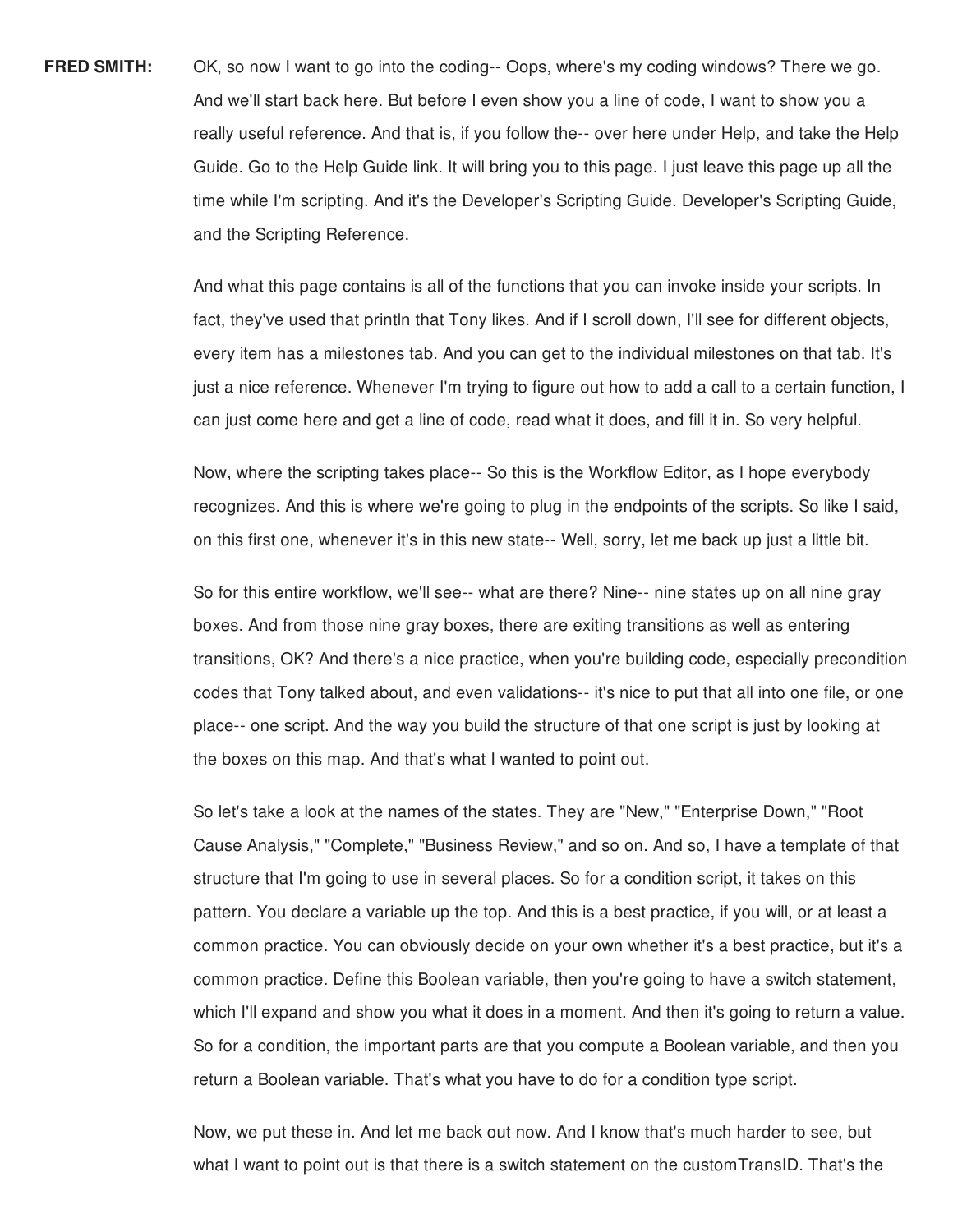name of the transition, essentially. And then the way I structured this code is there are commented blocks. And the commented blocks-- [INAUDIBLE] OK, I won't save this. But the commented blocks have the names of the lifecycle states. So for each block-- and then right below that, you have a case statement for each transition out of that state. And that's all that this script does in this-- I just have this structure script because I just wanted to show very clearly the structure of this, and how it's related back to this diagram. So I had a comment for each one of these blocks, and then I had a case statement coming out for each one of the transitions out of that box.

Now I've said that that was just an example of the structure. If I wanted to see what the real code looks like, first I want to show you where you put that. And on each of these transitions, I double-click on it. And you'll see next to the precondition statement, that it invokes BD Workflow Conditions. Business Decision Workflow Conditions. And then I use that same script on every transition. And the name of that transition-- like I said, that's real important, because it's in the case statement in the code.

On this dialog that pops up when you double-click on the transition, there is a button that says Show IDs, and what we're talking about here, the Custom ID-- this is what goes into that case statement. So you just copy this string and paste it right into the script. Edit that script and paste it right here on the case statement. So what this script is saying is that I'm going to assume that I want this transition to be enabled. That's what the first line does. Assume you want it enabled. And now, calculate whether it really is enabled or not, OK? So calculate the false statement.

So for this transition, if I'm trying to cross this [? MOBILIZE\_EMERGENCY ?] transition, it's going to execute one line of code that says, look at the business decision. Look at its attribute- - and I really shouldn't change code while I'm demoing-- Look at its attribute, and then-- Sorry, I kept trying to restore this while I talk. There we go. Look at the value of that item-- its emergency field. And then if it's yes, then the enable transition is going to be true. So for this case, for [? MOBILIZE\_EMERGENCY, ?] if the emergency flag is set, go that way. That's what it's saying. Or in the next one, if the emergency flag is set to no, go this way. But you'll notice that those two statements can't be both true at the same time, OK?

So that's the logic. And my whole purpose of this discussion was to show there's a structure that's independent of the logic. The logic itself is really pretty simple. And the structure itself is fairly simple. But then you just take that line of logic business code [? and ?] put it into the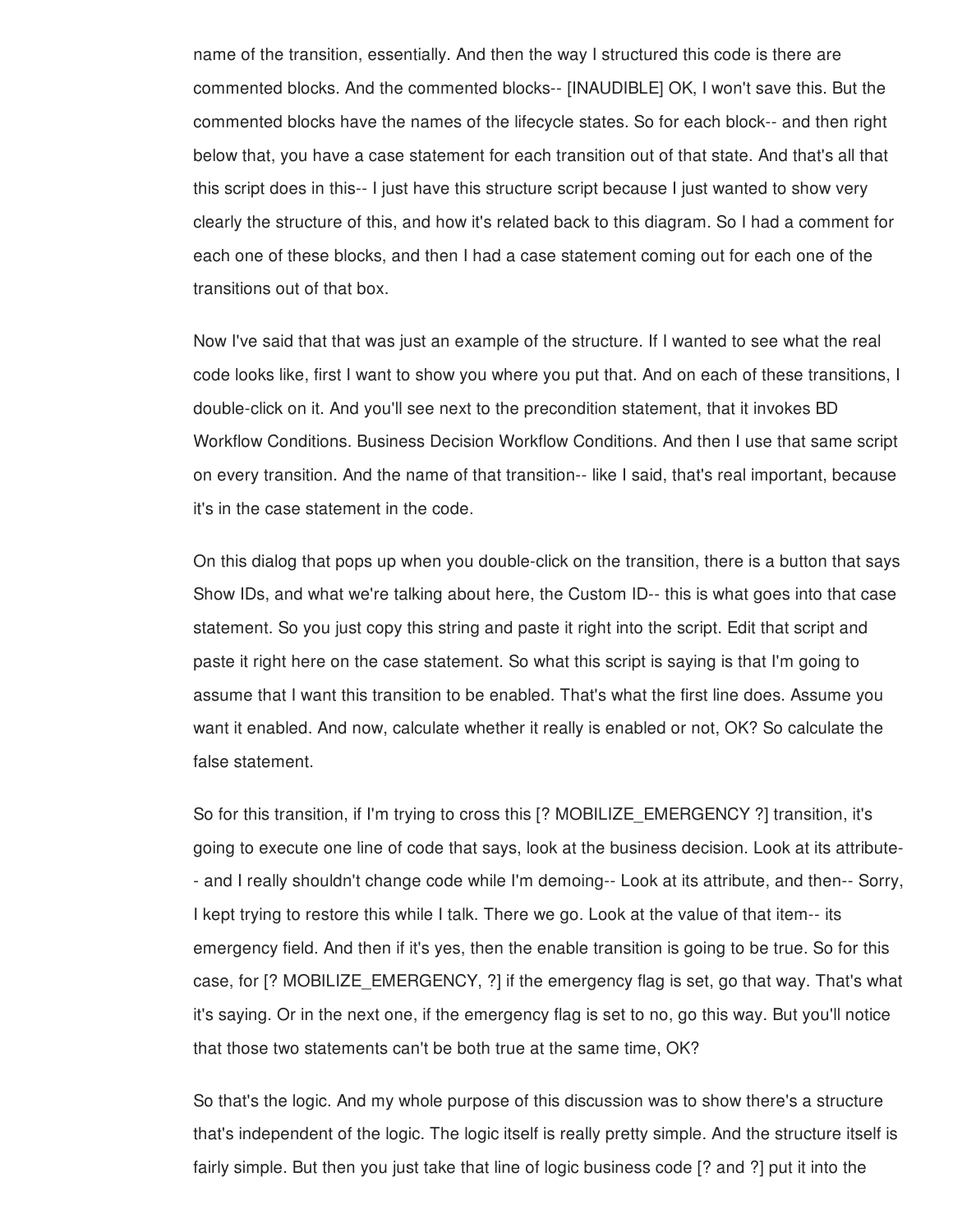structure. And that's how you can write these scripts.

**MICHAEL VESPERMAN:** And you'll notice it like it seems unnecessary, but if you still doubt some of those transitions that there is no logic [INAUDIBLE]. So it'll always be true. But what happens a lot, is that someone will come in from the business and say, hey, can you do the BOM?

**FRED SMITH:** Make a change.

**MICHAEL VESPERMAN:** [INAUDIBLE] still doubt you just need to add a [? logic work. ?] You don't have go [? work it. ?] So that's kind [? why you need ?] [? it. ?]

**FRED SMITH:** Now, the code for that lesson, 1b, in the middle of your map there-- the code for that is deciding whether or not we've got Opex or Capex. So in order to enable the operational expense transition, I'm going to invoke a library function that's coming out of this BD Business Logic library. And I've got one line of code that says, requiresOpex.

> Now what does that function do? For me, the workflow designer, I don't really care. I can invoke it and I can say the programmer knew what he was doing. The business analyst knew what they were doing. They wrote that code. I don't care, OK? So what we're seeing here is a separation of concerns that is often a good software engineering approach of separating things out so that the person who's writing the business logic doesn't have to care where or how it's used. And the person who's filling out the workflow doesn't have to worry about testing and validating the business logic.

> Now in most cases, one person is going to do both jobs in a lot of our implementations. But that doesn't have to be, and it's still a good practice-- it's still a best practice to separate out as much as you can. The only thing that's important for whatever function I put on these lines, is that they return a Boolean value, just like I said. So you can calculate whatever you want, and as long as it returns a Boolean value, it'll work here.

> And so that's lesson 1a and 1b-- the codes associated with those transitions. Now let me close that window so I don't accidentally save it, and go to a validation script. And similarly, as I did the precondition scripts-- the conditions-- every one of these transitions invokes the same validation script. So whenever there's a transition across an arrow, it's going to execute this code. And that code looks like this function. BD-- or this script-- BD Workflow Validation.

> And what I'll just point out real quickly is it has exactly the same structure as the preconditions, OK? The only difference is in preconditions, remember the variable was a Boolean. So I had to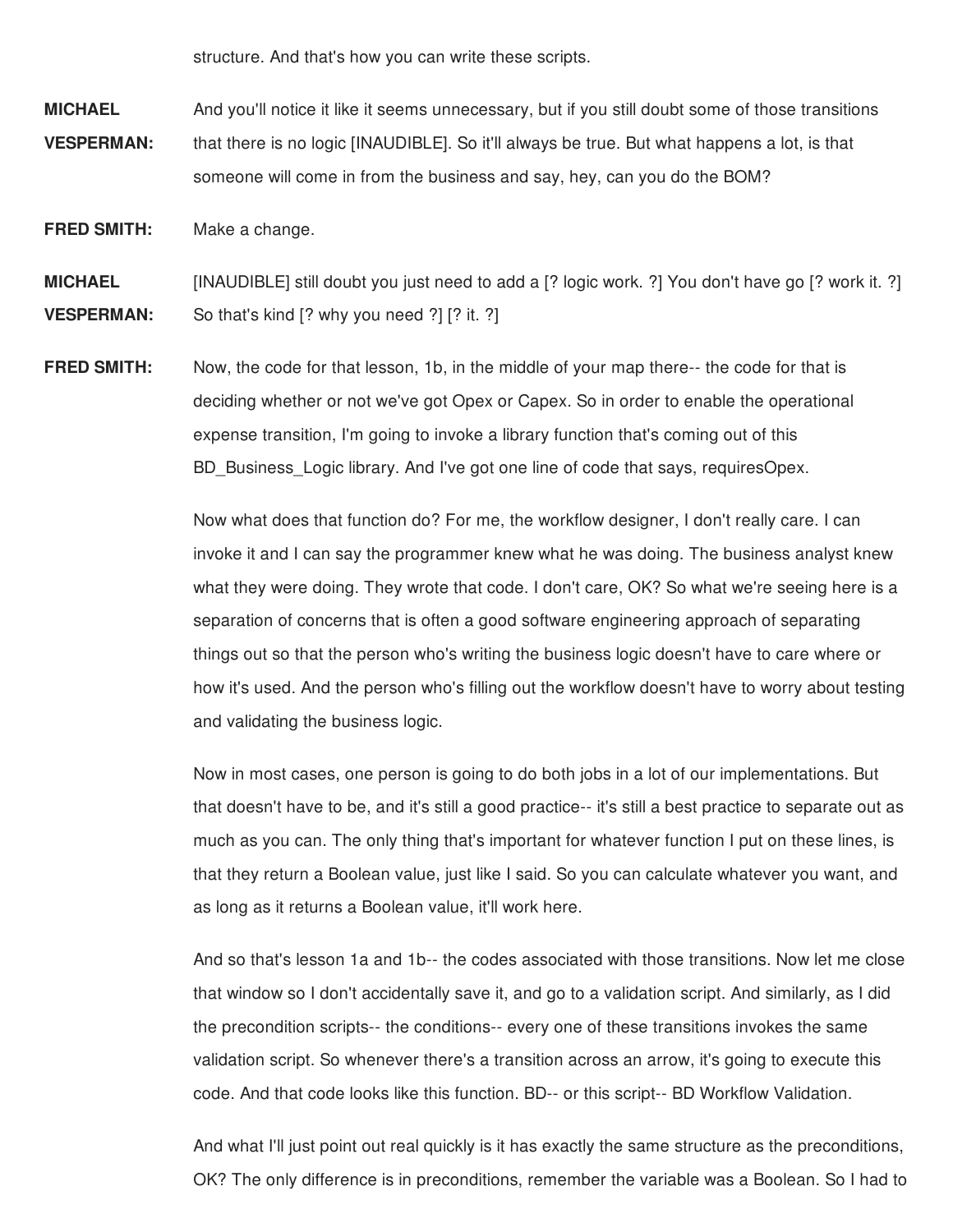return true or false. For a validation, you return an array of objects. They happen to be strings. We're going to return an array of strings. And so this first line creates an empty array. That's all it does. And then what's down in the switch statement is going to calculate that array. And then I'm going to returnValue those messages.

OK? The only difference is in preconditions, remember the variable was a Boolean. So I had to

So the important part of the logic is down in here. Ultimately, if what comes out at the bottom here is still empty, the transition will succeed. It will go over that transition. If there are any messages in there, it won't succeed, and it will give you a little pop up-- the red text you saw on the alert, OK? So what might I have done for this logic? Go back out, and I'll scroll down a little bit. Say for Opex-- or to mobilize, because I had decided-- remember, I had decided that something was Opex. And now, before I can move on with my project, I wanted to check and make sure there was a plan.

So the way I checked to see if there was a plan was just this one line of code that says, are there any items in the plan list? As long as there's more than one-- Or I'm sorry. If there's less than or equal to 0, then I'm going to display in red-- I'm going to display this message. And that's a messages.push. It's just a function that you have to learn. But it does bring up a good point. One of the reasons that we have such power here is because of JavaScript. And if I look at JavaScript-- if I look it up here real quick-- It's very easy to Google, and you'll find a couple of different sources that you like-- the W3Schools is actually-- they train people how to use the W3 languages, of which JavaScript is one.

And so here's just an example of the push function. You can see that there is an array of strings. And I'm just going to put one more string on it. That's how you use it. This is how it comes out. You can see "kiwi" has been added to the end of the list. And that's exactly all the behavior that we need in the scripting. But one of the real advantages to using JavaScript is that there's such a clear and ubiquitous sources out on the web to find those.

Let's see. I think that gets us through lesson 2a. And then on 2b-- let me go back to my script-- So 2b is when we're demobilizing after an in-process. So here, the comment says, "in process," and the case says [? "DEMOBILIZE." ?] And here's some arbitrary logic. It's not important if that looks complicated. I mean, it is, but you'll figure out the logic, ultimately. But what's important is what it's trying to do. It's just looping over all of the workflow tasks, or all of the tasks that I said needed to be complete in my plan, and it's making sure they're all 100% complete. That's what that bit of logic does. And if it finds any that aren't 100% complete,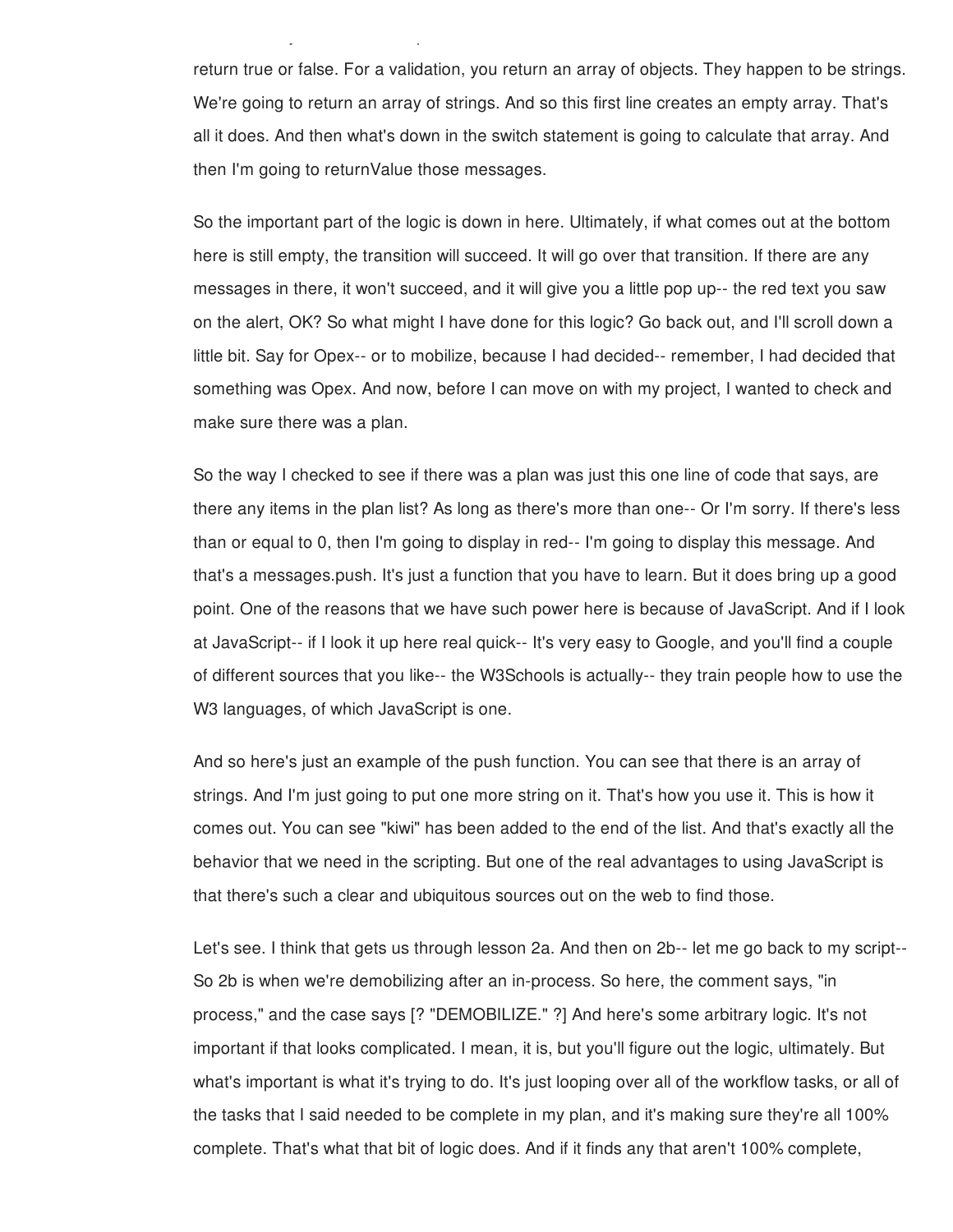where the progress is less than 100%, it puts out this message. So again, it's using messages.push and that will put it in that red alert that comes up.

So I know I'm flying through this pretty quickly, but I just want to show you that all the code is available to you. It's in the workflow. That last lesson was to automate actions. And so, what I wanted to show was on 3a, that transition up at the top. Let's go look where the code is for that. Do a quick time check. So the code for that is in an independent function, in a separate function called "Start Root Cause Analysis." So I'm going to go to my action scripts, and find "Start Root Cause Analysis," and let's have a look at what it does.

The main thing that I wanted it to do was I wanted it to create an object over in the Root Cause Analysis workspace. Remember that? We wanted that object to go through maybe a management review, or there might be some different people participating in that than were participating in the business decision itself. So I wanted to create that root cause analysis, and the function that does that comes from a library called Create New Item. And the function itself is called createNewItem. I think that library only has one function in it. And I tell it what workspace I want it to create a record in. And I tell it what properties I want it to contain.

And the properties-- I'm picking them up from the business decision that I'm on. Remember, I said I was accumulating some data. I had challenges and opportunities. I didn't put all of those in the code. But that was the idea when this was going is that you take some information, and you might massage it, or whatever, but then you pass it on to another process. In this case, I'm passing it to a process in another workspace. You could also think of passing it to a process-- a different, maybe an external process. But the point is that this is a process integration. So I'm creating a new object in another workspace. It's going to go through its own lifecycle state. And I'd do that with just a few lines of code.

Then the other thing that I did is the last line here is kind of important. Because what it does is it takes this new root cause analysis-- Let me see if I can get you just a little bit better. Too much. So it takes this new root cause analysis that I just created, and it assigns it back on the business decision that it's originating from. And what that allows is I have a link on each page, one to the other. So when I'm navigating in my system, I can just click and follow those links. And it's as simple as assigning the object to an object field in the item details.

And I think that's essentially it.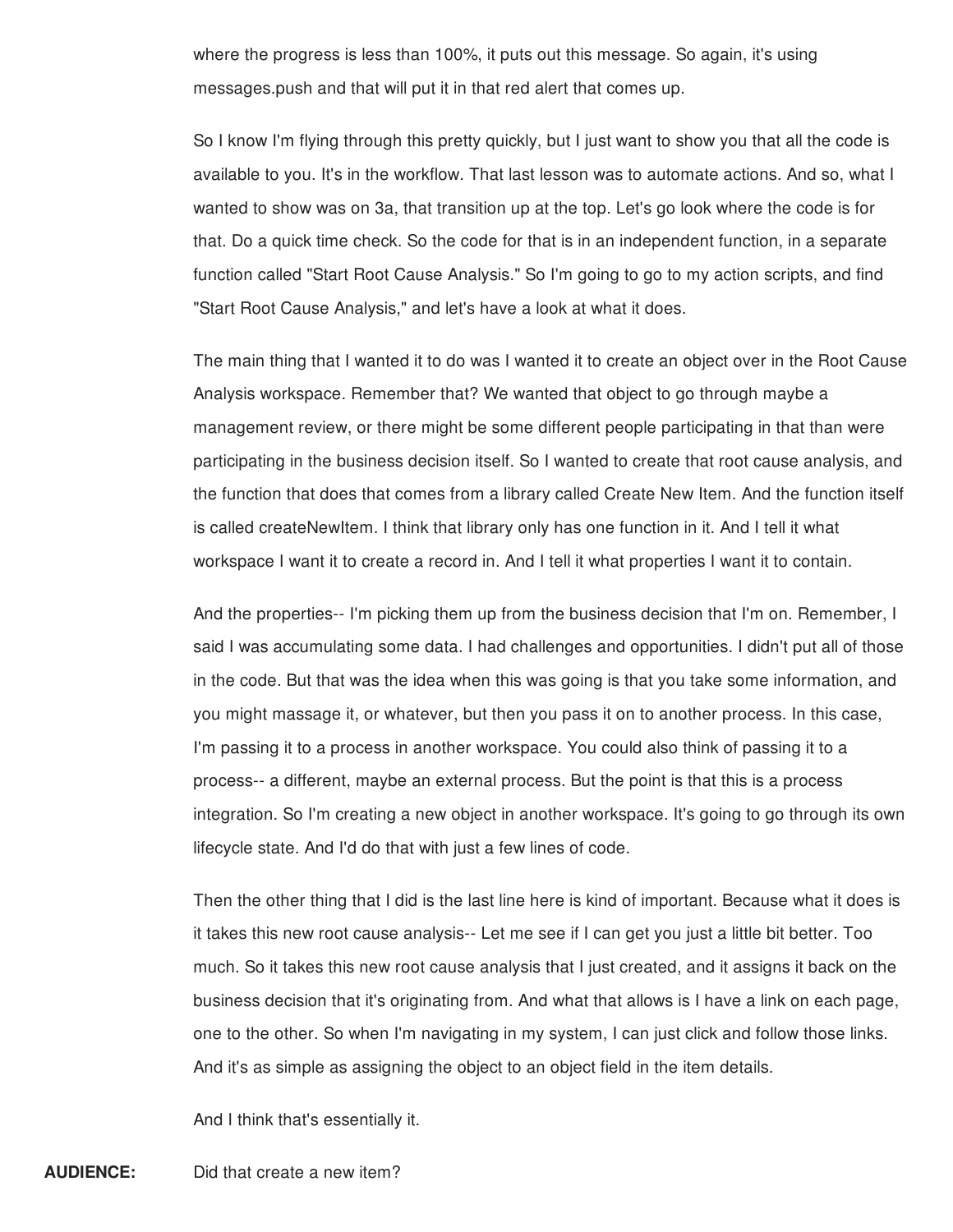**[? FRED SMITH:** ?] Mhm.

**[? AUDIENCE:** ?] [? Library ?] script should be back [INAUDIBLE] Now, [INAUDIBLE]

- **[? FRED SMITH:** ?] Right.
- **AUDIENCE:** Right. Most of our default tenants are coming with that, so you can just [INAUDIBLE] [? It's like ?] [? you're coding ?] [INAUDIBLE]
- **[? FRED SMITH:** ?] Right. OK. So I think I showed you all the code associated with this workflow, and tried to describe the behavior-- that the other opportunities for scripting that we described-- one is on an escalation. And this might be an example of an escalation where I want to execute some new code-- or the same code, maybe-- but I wanted to do something whenever I'm sitting in this Enterprise Down for too long. So basically, on a time-based event, execute a script.

Or you can have a behavior, like Tony described. I'll show you that just real quick. So on my business decisions, I can set the-- I'm sorry. Let me show you on the workflow, because they are on the root cause analysis, because there actually are some behaviors here. Behaviors. And here, I said, OK, whenever you create a new item, run this script, RCA\_On\_Create. Whenever you edit an item, or it's modified, run RCA On Edit. Not a lot of creativity here.

Or you can run a script on demand. And the idea of a behavior is it's code that executes outside of any particular workflow process. Because after all, when you create a new object, which workload is it participating in? You don't know. So these are implicit behaviors that have to do with the nature of the object itself, rather than any particular workflow process that it's going to be participating in. So that's the reason why you would have behaviors, as opposed to running script within a process. I mean, you can ask yourself if the question is, do I know what the process is? If so, you can go put the code in the workflow process. If at any given time, you say, I wanted to do something, but don't know what process is running, then consider a behavior.

And I think that's it. I'll go back to the slides. There might have been a wrap-up slide.

**MICHAEL** Yep.

**VESPERMAN:**

**AUDIENCE:** [INAUDIBLE] Do you-- Just one question. You said that you have the action when it says [?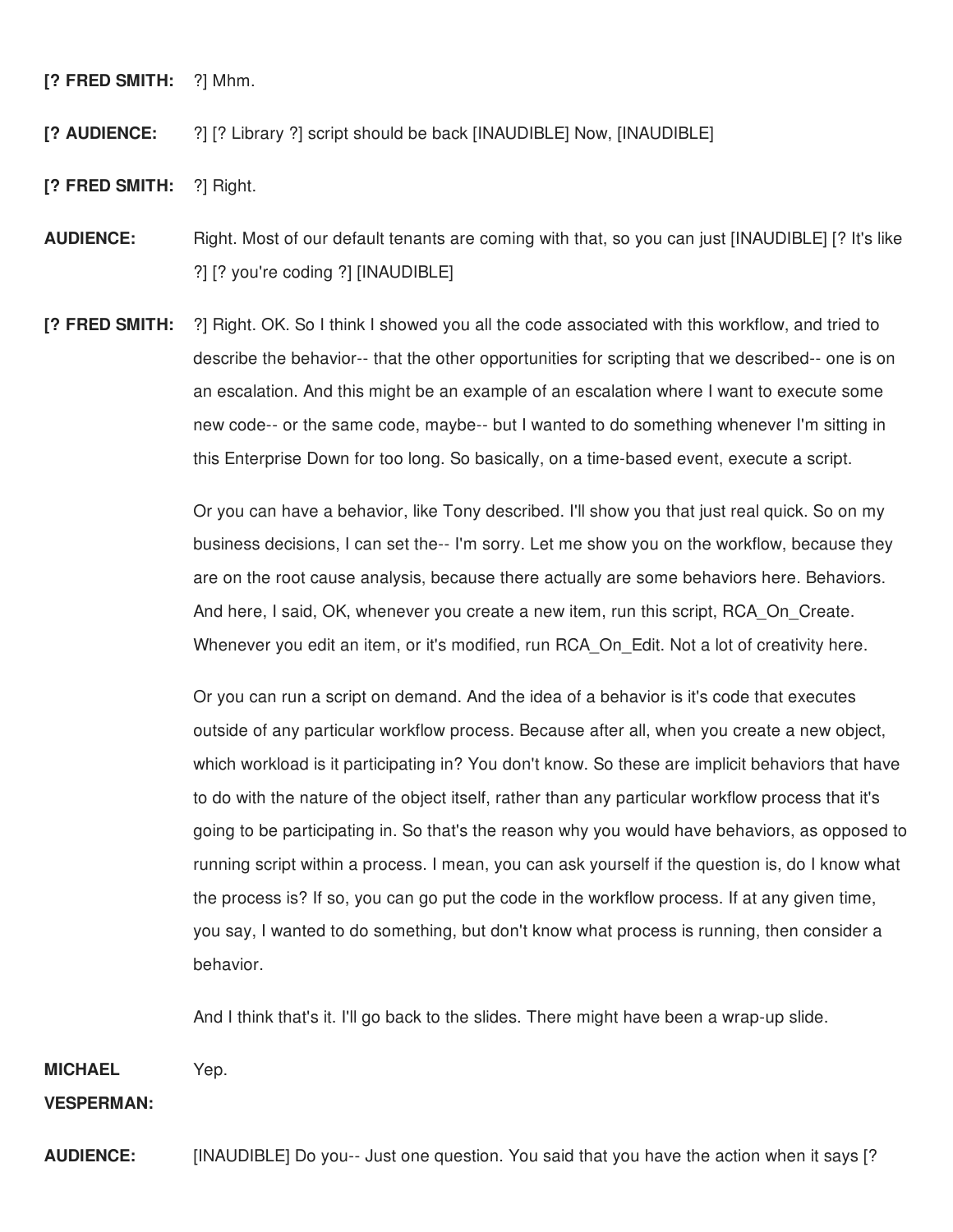belong in ?] that state. Is that for the escalation?

# **MICHAEL VESPERMAN:** Yeah. **AUDIENCE:** There's an equal in my page that I have to select language description [? to execute in ?] [INAUDIBLE] **MICHAEL VESPERMAN:** Yes, so escalations are actually applied in the workflow editor, when you're actually on a state. So you actually define it on a state, and then in there, there's actually the ability to call a script with an escalation. Have you ever-- Do you want to do that real quick? Just do it really quick.

**[? FRED SMITH:** ?] Sure. Where did you want to go?

**MICHAEL** Go to the workflow editor real quick.

**VESPERMAN:**

**[? FRED SMITH:** ?] OK, oh no, it's on the backend. Let me find that right here. Workflow editor. OK.

**MICHAEL VESPERMAN:** And then just click on-- I don't know. Yeah, you can [? double-click ?] on that. And then--

**[? FRED SMITH:** ?] Escalation.

#### **MICHAEL** There you go.

**VESPERMAN:**

**[? FRED SMITH:** ?] So this is an example. I'm running this script every day. And that's escalation within a process, obviously. So it's not what I was calling a behavior; it's really a workflow process.

**AUDIENCE:** OK, so it's actually executed server-side and then do something?

**[? FRED SMITH:** ?] Mhm. They're executed server-side in order to calculate the user interface. And that's an important thing. A lot of subtlety in that statement. But that's the important thing to understand. Yeah, they're executed on the server. And so one thing to understand about that is that if you went out to Google and search JavaScript-- because you know it's got this one function in here-- but if that function doesn't apply to the server-based object-- If it generally applies to the client-side document, then it's not going to be enabled. It's not going to work, because all of this code is actually executing on a server, like you said.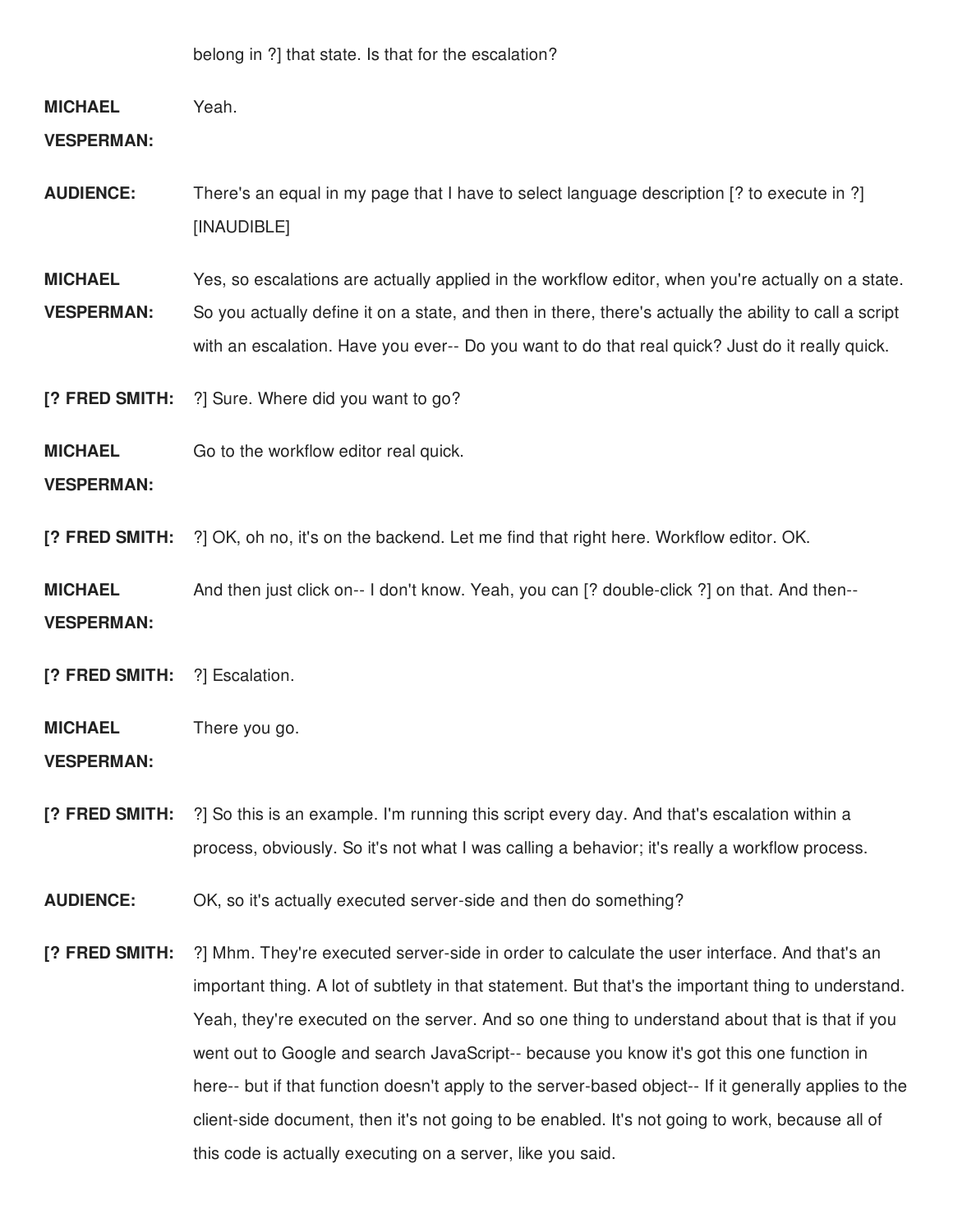- **MICHAEL VESPERMAN:** And you could do things like change the status of the record if you have some status dropdown, or something. You can add a number of days in escalation. So you just look at the date, or look at the number of days; add 1 to it. All kinds of different things. Send an email, obviously, is another one, right? So those are the opportunities you have.
- **[? FRED SMITH:** ?] Yeah. I did include a library in the code that provides four really convenient email functions to help you either email to an arbitrary address. So it could be someone even that's not a user on the system, or email to someone who is a user on the system, or email to a group of users on the system, or-- I don't know, there was a fourth variant of that. But it's a convenient email library. So you can look at that code that use it sometime. [INAUDIBLE]
- **MICHAEL VESPERMAN:** So, one, you've probably seen this on every single one of your classes you've been to-- please fill out the survey. By all means, we're just looking to provide really good classes at AU and understanding. Teaching scripting in a class on the last day of AU can be-- and I can't even believe you guys are all sitting here and doing this, but hopefully we didn't bore you. Part of this is get you familiar with this. And that handout and that source code that we gave you could really help you, right? Hopefully you didn't find this too scary.

I mean, a lot of times, this is kind of a sensitive place. I'm kind of in a presale side of things. And so we don't like to talk about all this programming you have to do in Fusion Lifecycle, and, oh my gosh, you won't be able to use it. The purpose of this is really about how we can really drive some serious power into these workflows. And that's the goal, right? Not to terrify you. Hopefully you guys didn't find this too scary. Did this seem complex, or did it seem pretty easy?

**AUDIENCE:** Pretty easy.

**MICHAEL VESPERMAN:** Pretty easy, right? And, again, it's just about little bits of code. But we're out of time. This is our first time teaching. So we didn't really think about how much time we should allot. We certainly didn't think about what should we not try to be lined up as the same time. Keynotes are a bad thing to actually schedule your meeting for.

> But the three of us are going to go to the Answer Bar. So it's lunchtime now; obviously go get some chow. But we'll be there for the next hour and a half. If you guys have any questions, or you want bounce some thoughts or ideas off us, by all means you've got access to us for the next hour and a half, and--